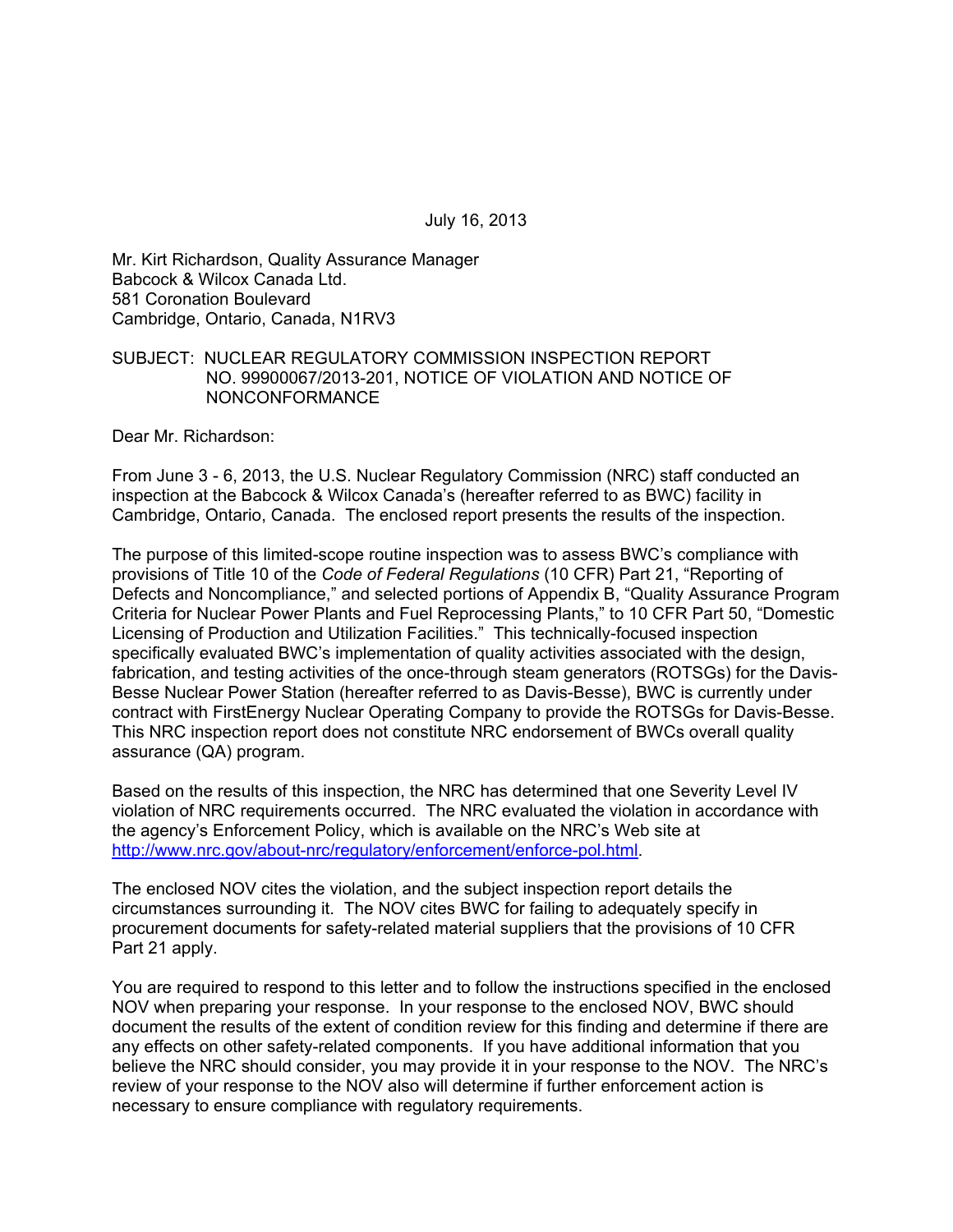#### K. Richardson **- 2 -**

In addition, the NRC inspection team found that the implementation of your QA program did not meet certain regulatory requirements imposed on you by your customers or NRC licensees. Specifically, the NRC inspection team determined that BWC was not fully implementing its QA program in the areas of procurement document control and control of purchased material, equipment, and services. The enclosed NON to this letter identifies the specific findings and references to the pertinent requirements, and the enclosed inspection report describes in detail the circumstances surrounding it. In response to the enclosed NON, BWC should document the results of the extent of condition review for these findings and determine if there are any effects on other safety-related components.

Please provide a written explanation or statement within 30 days of this letter in accordance with the instructions specified in the enclosed NON. We will consider extending the response time if you show good cause for us to do so.

In accordance with 10 CFR 2.390, "Public Inspections, Exemptions, Requests for Withholding," of the NRC's "Rules of Practice," the NRC will make available electronically for public inspection a copy of this letter, its enclosure, and your response through the NRC Public Document Room or from the NRC's Agencywide Documents Access and Management System, which is accessible at http://www.nrc.gov/reading-rm/adams.html. To the extent possible (and if applicable), your response should not include any personal privacy, proprietary, or Safeguards Information so that it can be made available to the public without redaction. If personal privacy or proprietary information is necessary to provide an acceptable response, please provide a bracketed copy of your response that identifies the information that should be protected and a redacted copy of your response that deletes such information. If you request that such material be withheld from public disclosure, you must specifically identify the portions of your response that you seek to have withheld and provide in detail the bases for your claim (e.g., explain why the disclosure of information would create an unwarranted invasion of personal privacy or provide the information required by 10 CFR 2.390(b) to support a request for withholding confidential commercial or financial information). If Safeguards Information is necessary to provide an acceptable response, please provide the level of protection described in 10 CFR 73.21, "Protection of Safeguards Information: Performance Requirements."

Sincerely,

#### */RA/*

Edward H. Roach, Chief Mechanical Vendor Branch Division of Construction Inspection and Operational Programs Office of New Reactors

Docket No.: 99900067

Enclosures:

- 1. Notice of Violation
- 2. Notice of Nonconformance
- 3. Inspection Report No. 99900067/2013-201 and Attachment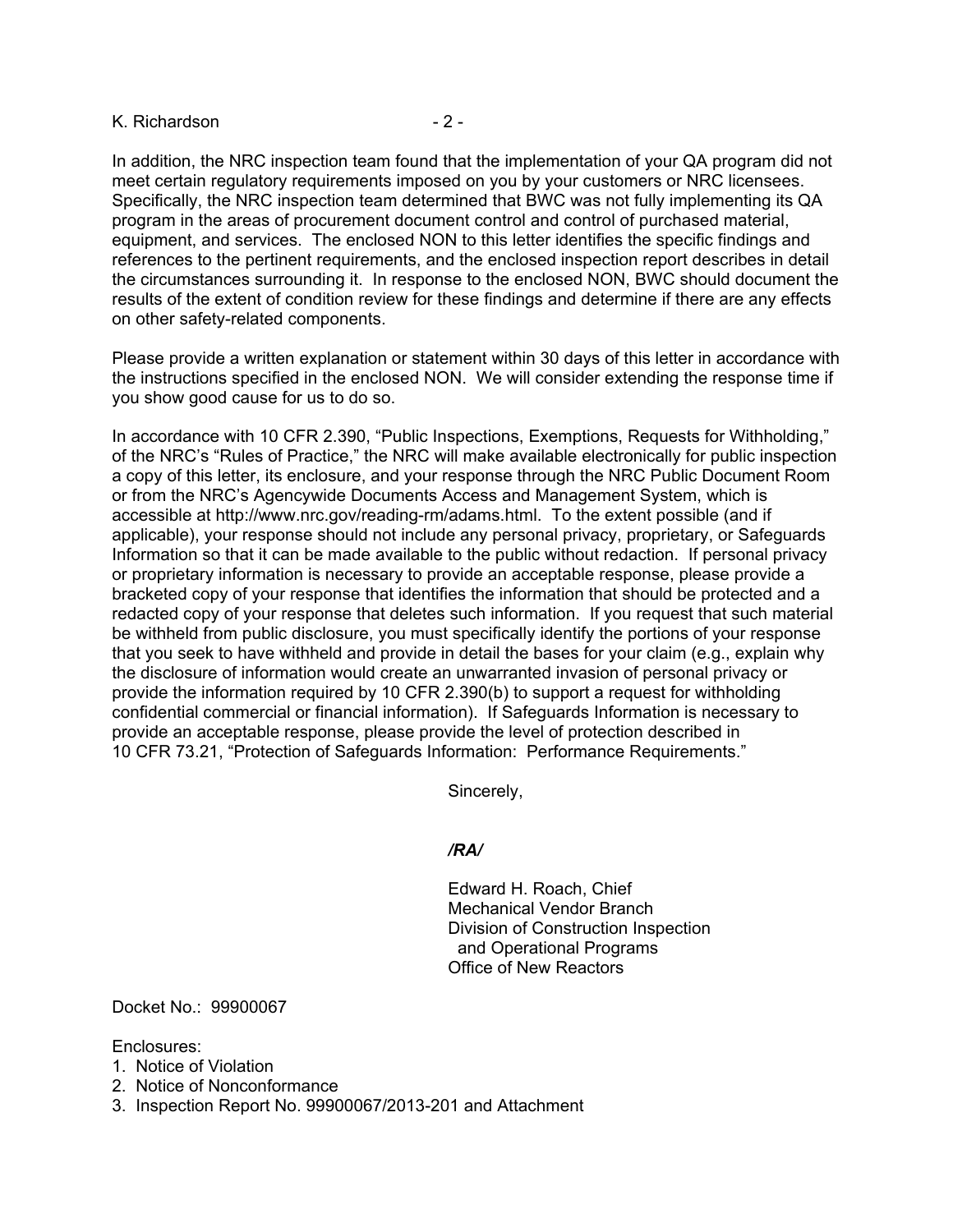#### K. Richardson **- 2 -**

In addition, the NRC inspection team found that the implementation of your QA program did not meet certain regulatory requirements imposed on you by your customers or NRC licensees. Specifically, the NRC inspection team determined that BWC was not fully implementing its QA program in the areas of procurement document control and control of purchased material, equipment, and services. The enclosed NON to this letter identifies the specific findings and references to the pertinent requirements, and the enclosed inspection report describes in detail the circumstances surrounding it. In response to the enclosed NON, BWC should document the results of the extent of condition review for these findings and determine if there are any effects on other safety-related components.

Please provide a written explanation or statement within 30 days of this letter in accordance with the instructions specified in the enclosed NON. We will consider extending the response time if you show good cause for us to do so.

In accordance with 10 CFR 2.390, "Public Inspections, Exemptions, Requests for Withholding," of the NRC's "Rules of Practice," the NRC will make available electronically for public inspection a copy of this letter, its enclosure, and your response through the NRC Public Document Room or from the NRC's Agencywide Documents Access and Management System, which is accessible at http://www.nrc.gov/reading-rm/adams.html. To the extent possible (and if applicable), your response should not include any personal privacy, proprietary, or Safeguards Information so that it can be made available to the public without redaction. If personal privacy or proprietary information is necessary to provide an acceptable response, please provide a bracketed copy of your response that identifies the information that should be protected and a redacted copy of your response that deletes such information. If you request that such material be withheld from public disclosure, you must specifically identify the portions of your response that you seek to have withheld and provide in detail the bases for your claim (e.g., explain why the disclosure of information would create an unwarranted invasion of personal privacy or provide the information required by 10 CFR 2.390(b) to support a request for withholding confidential commercial or financial information). If Safeguards Information is necessary to provide an acceptable response, please provide the level of protection described in 10 CFR 73.21, "Protection of Safeguards Information: Performance Requirements."

Sincerely,

## */RA/*

Edward H. Roach, Chief Mechanical Vendor Branch Division of Construction Inspection and Operational Programs Office of New Reactors

Docket No.: 99900067

Enclosures:

- 1. Notice of Violation
- 2. Notice of Nonconformance

3. Inspection Report No. 99900067/2013-201 and Attachment **DISTRIBUTION:** 

See next page

**ADAMS Accession No.: ML13177A131 NRO-002** 

| <b>OFFICE</b> | NRO/DCIP/CMVB  | NRO/DCIP/CMVB   | NRR/DE/ESGB | RIII/DRS/EB1      |  |
|---------------|----------------|-----------------|-------------|-------------------|--|
| <b>NAME</b>   | YDiaz-Castillo | JOrtega-Luciano | AJohnson    | ESanchez-Santiago |  |
| <b>DATE</b>   | 07/02/2013     | 07/02/2013      | 07/02/2013  | 07/02/2013        |  |
| <b>OFFICE</b> | NRO/DCIP       | NRO/DCIP/CMVB   |             |                   |  |
| <b>NAME</b>   | TFrve          | ERoach          |             |                   |  |
| <b>DATE</b>   | 07/02/2013     | 07/16/2013      |             |                   |  |
|               |                |                 |             |                   |  |

## **OFFICIAL RECORD COPY**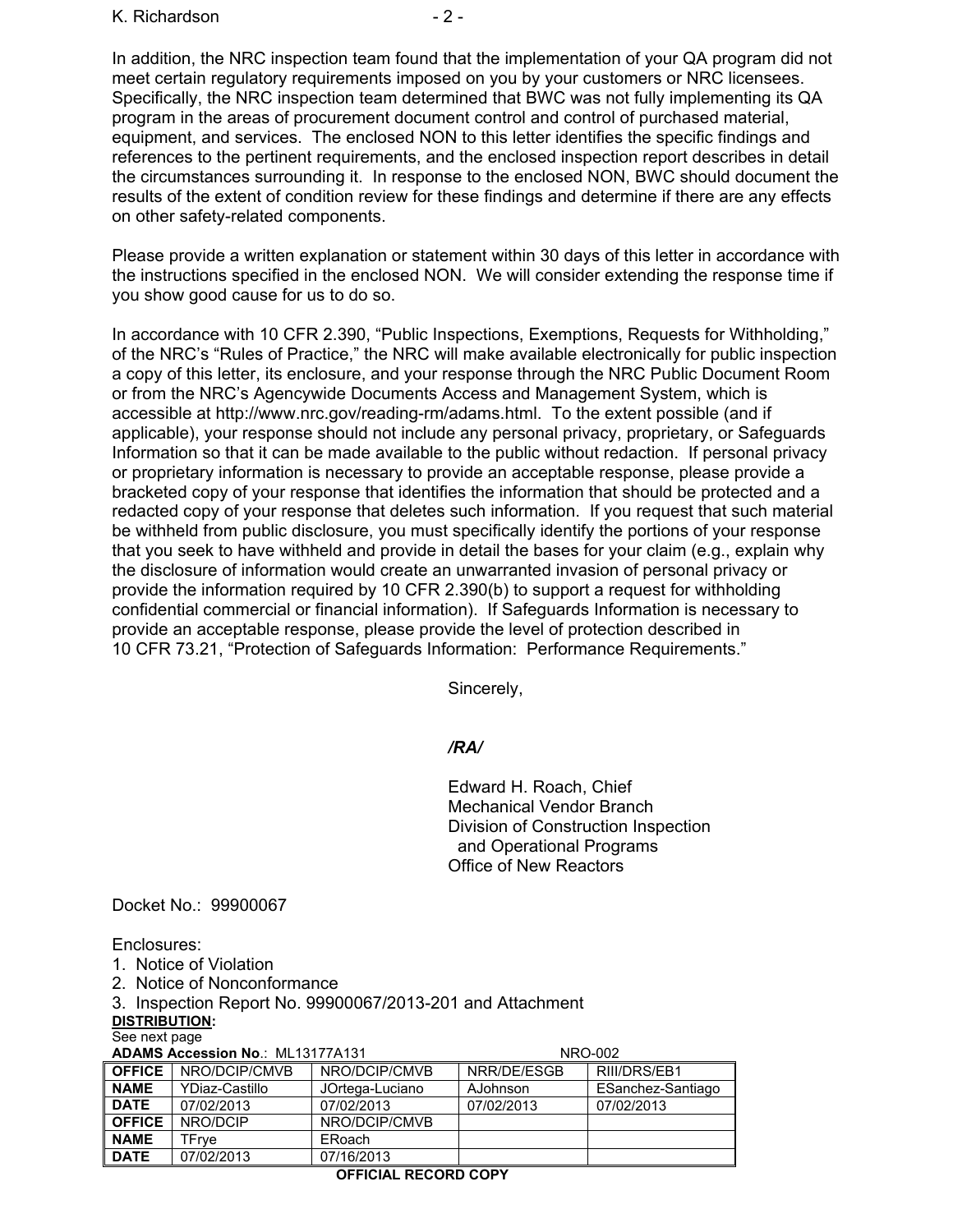#### SUBJECT: NUCLEAR REGULATORY COMMISSION INSPECTION REPORT NO. 99900067/2013-201, NOTICE OF VIOLATION AND NOTICE OF NONCONFORMANCE

# **DISTRIBUTION:**

**TSakadales** RRasmussen krichardson@babcock.com Xuejun.Wei@cnsc-ccsn.gc.ca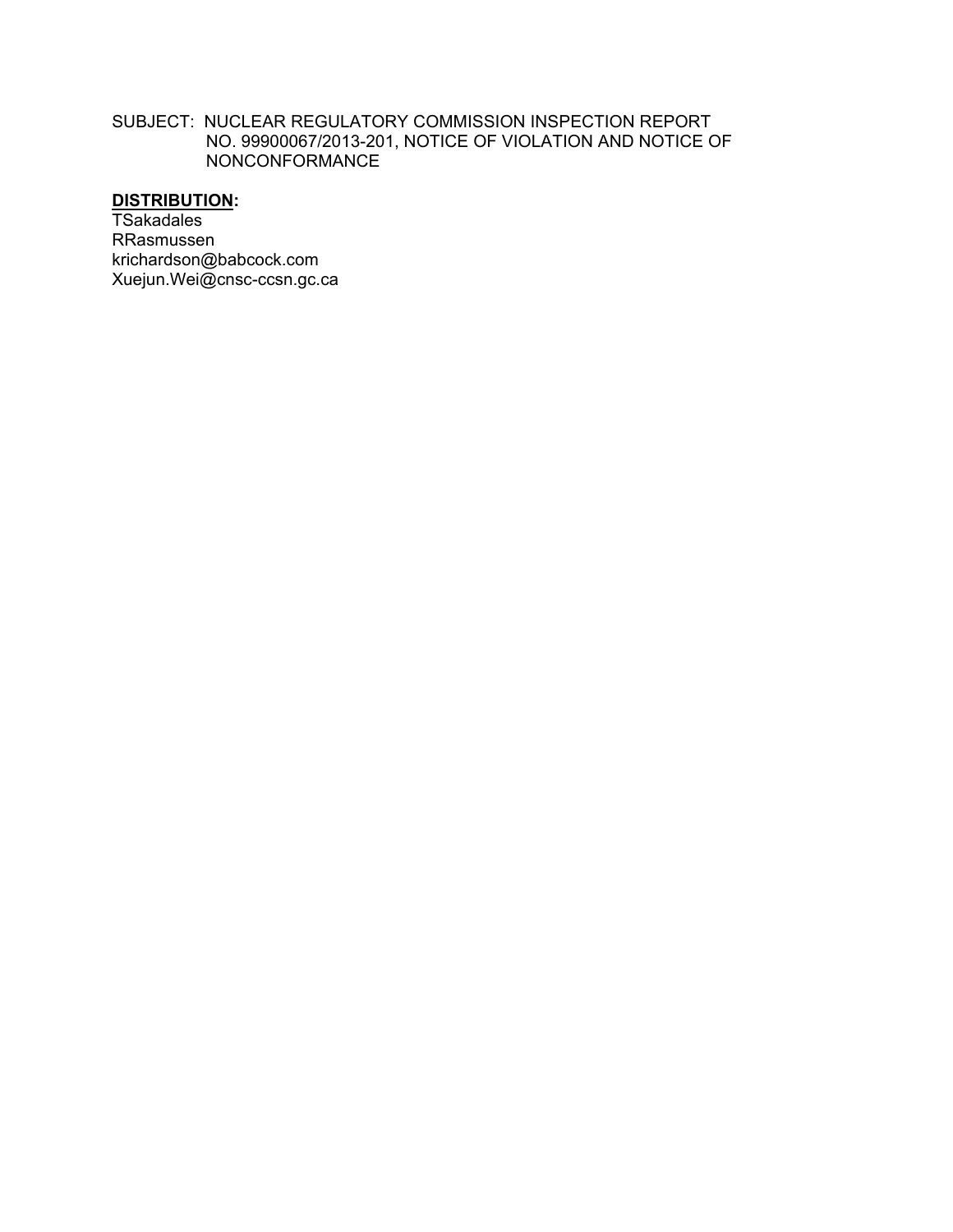#### **NOTICE OF VIOLATION**

Babcock & Wilcox Canada Ltd. Docket No. 99900067 581 Coronation Boulevard Report No. 2013-201 Cambridge, Ontario, Canada, N1RV3

During a U.S. Nuclear Regulatory Commission (NRC) inspection conducted at the Babcock & Wilcox Canada's (hereafter referred to as BWC) facility in Cambridge, Ontario, Canada, from June 3, 2013, through June 6, 2013, a violation of NRC requirements was identified. In accordance with the NRC Enforcement Policy, the violation is listed below:

Section 21.31, "Procurement documents," of Title 10 of the *Code of Federal Regulations*  (10 CFR) Part 21, requires that "Each individual, corporation, partnership, dedicating entity, or other entity subject to the regulations in this part shall ensure that each procurement document for a facility, or a basic component issued by him, her or it on or after January 6, 1978, specifies, when applicable, that the provisions of 10 CFR Part 21 apply."

Contrary to the above, as of June 6, 2013, BWC failed to specify in procurement documents for safety-related material suppliers that the provisions of 10 CFR Part 21 apply. Specifically, BWC did not impose the requirements of 10 CFR Part 21 on the safety-related purchase orders issued to Bruck GmbH for a base support ring forging and a shroud support ring forging and issued to Sheffield Forgemasters Engineering Ltd for an upper tubesheet forging.

This issue has been identified as Violation 99900067-2013-201-01.

This is a Severity Level IV violation (Section 6.9.d of the NRC Enforcement Policy).

Under the provisions of 10 CFR 2.201, "Notice of Violation," BWC is hereby required to submit a written statement or explanation to the U.S. Nuclear Regulatory Commission, ATTN: Document Control Desk, Washington, DC 20555-0001, with a copy to the Chief, Construction Mechanical Vendor Branch, Division of Construction Inspection and Operational Programs, Office of New Reactors, within 30 days of the date of the letter transmitting this notice of violation. This reply should be clearly marked as a "Reply to a Notice of Violation" and should include (1) the reason for the violation or, if contested, the basis for disputing the violation or severity level, (2) the corrective steps that have been taken and the results achieved, (3) the corrective steps that will be taken, and (4) the date when full compliance will be achieved. Your response may reference or include previous docketed correspondence if the correspondence adequately addresses the required response. Where good cause is shown, the NRC will consider extending the response time.

If you contest this enforcement action, provide a copy of your response, with the basis for your denial, to the Director, Office of Enforcement, U.S. Nuclear Regulatory Commission, Washington, DC 20555-0001.

Because your response will be made available electronically for public inspection in the NRC Public Document Room or from the NRC's Agencywide Documents Access and Management System, which is accessible from the NRC Web site at http://www.nrc.gov/readingrm/adams.html, to the extent possible it should not include any personal privacy, proprietary, or Safeguards Information (SGI) so that the agency can make it available to the public without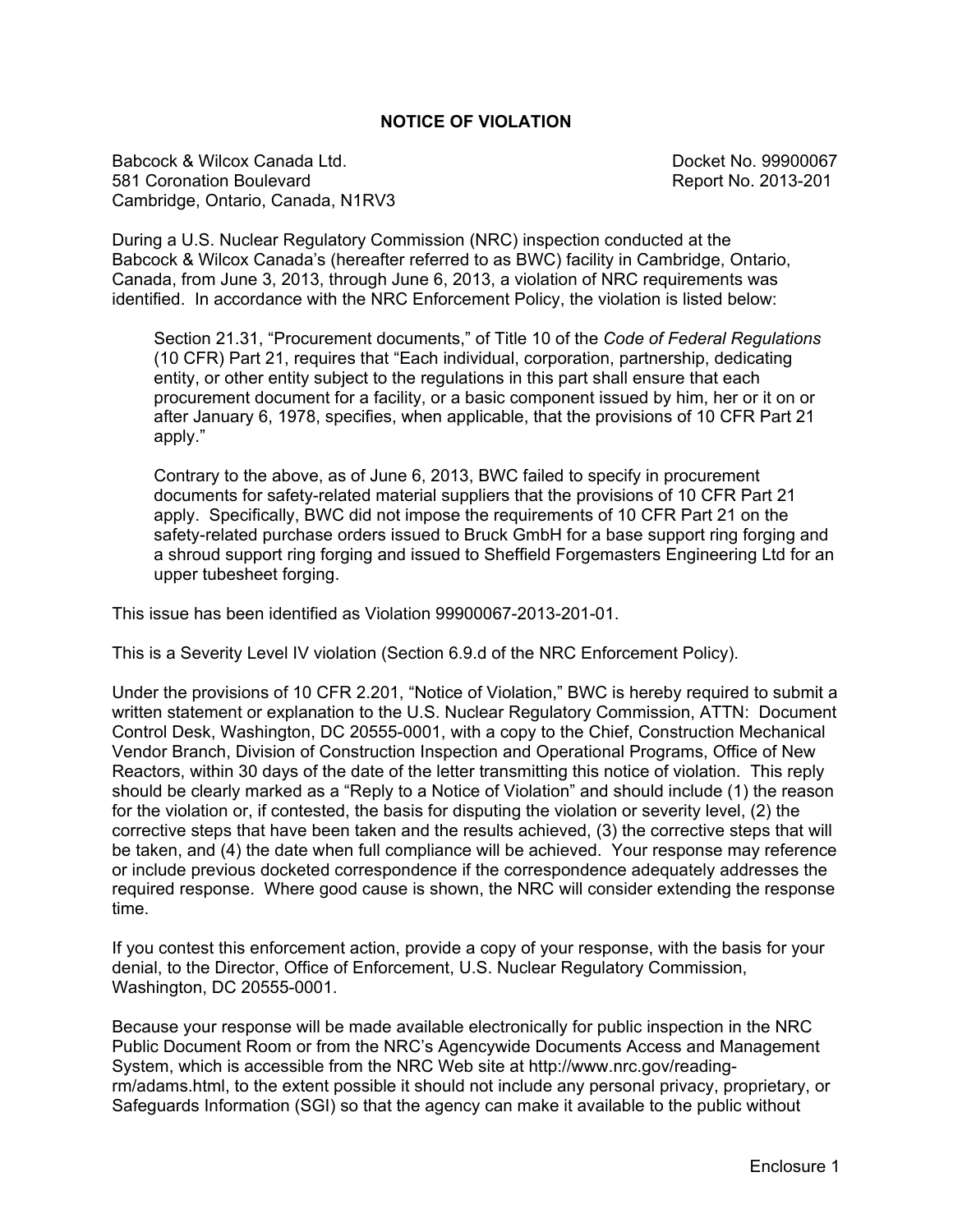redaction. If personal privacy or proprietary information is necessary to provide an acceptable response, then please provide a bracketed copy of your response that identifies the information that should be protected and a redacted copy of your response that deletes such information. If you request that such material be withheld, you must specifically identify the portions of your response that you seek to have withheld and provide in detail the bases for your claim of withholding (e.g., explain why the disclosure of information would create an unwarranted invasion of personal privacy or provide the information required by 10 CFR 2.390(b) to support a request for withholding confidential commercial or financial information). If SGI is necessary to provide an acceptable response, please provide the level of protection described in 10 CFR 73.21, "Protection of Safeguards Information: Performance Requirements"

In accordance with 10 CFR 19.11, "Posting of Notices to Workers," you may be required to post this notice within 2 working days of receipt.

Dated this 16th day of July 2013.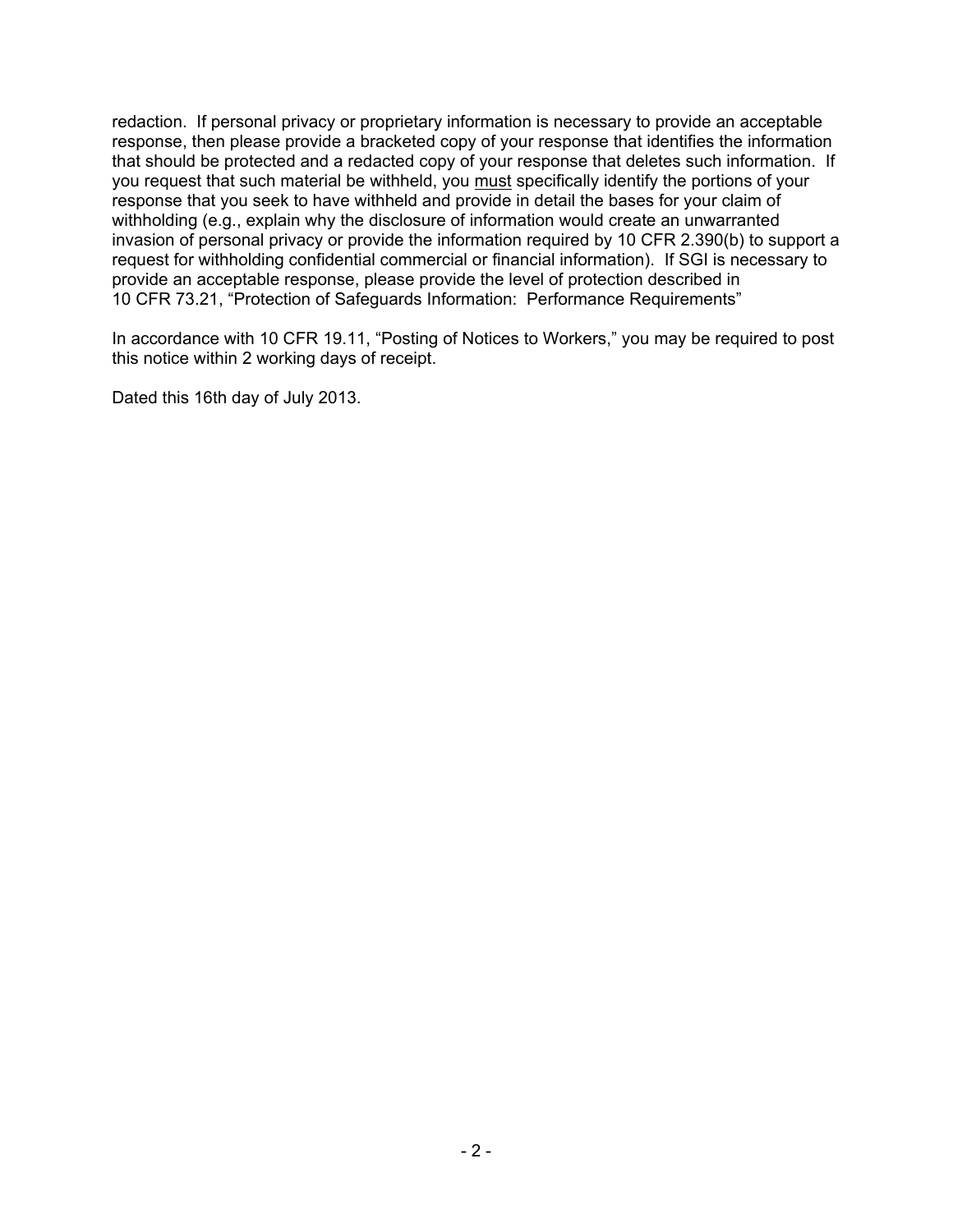#### **NOTICE OF NONCONFORMANCE**

Babcock & Wilcox Canada Ltd. Docket No. 99900067 581 Coronation Boulevard Report No. 2013-201 Cambridge, Ontario, Canada, N1RV3

Based on the results of a U.S. Nuclear Regulatory Commission inspection conducted at the Babcock & Wilcox Canada's (hereafter referred to as BWC) facility in Cambridge, Ontario, Canada, from June 3, 2013 through June 6, 2013, it appears that BWC did not conduct certain activities in accordance with NRC requirements that were contractually imposed upon BWC by its customers or NRC licensees:

A. Criterion IV, "Procurement Document Control," of Appendix B, "Quality Assurance Program Criteria for Nuclear Power Plants and Fuel Reprocessing Plants," to Title 10 of the *Code of Federal Regulations* (10 CFR) Part 50, "Domestic Licensing of Production and Utilization Facilities," states, in part, that "Measures shall be established to assure that applicable regulatory requirements, design bases, and other requirements which are necessary to assure adequate quality are suitably included or referenced in the documents for procurement of material, equipment, and services, whether by the applicant or by its contractors or subcontractors."

BWC's supplement to its Quality Assurance Manual, "General QA Program Supplement for 10CFR50 Appendix B and 10CFR21 Requirements," Revision 11, dated November 1, 2011, states, in part, that "If an item being procured includes both Code and non-Code Safety Related parts, the procurement documents shall include requirements for both [the American Society of Mechanical Engineers (ASME) Boiler & Pressure Vessel (B&PV)] Code Section III (NCA-4000 or NCA-3800) and 10CFR50 Appendix B quality programs."

Contrary to the above, as of June 6, 2013, BWC failed to include the applicable regulatory requirements in procurement documents that are necessary to ensure that adequate quality is suitably included or referenced. Specifically, BWC did not impose the requirements of Appendix B to 10 CFR Part 50 in its ASME B&PV Code and non-Code safety-related purchase orders (POs). For example, the NRC inspection team identified four vendors for where the POs did not include the requirements of Appendix B to 10 CFR Part 50: Valinox Nucleaire SA for tube plug material; Nova Machine Products for a base support platform component; Fin-Tech for electro-polishing services; Patriot Forge for a main feedwater header inspection plug bar; and Industeel Belgium for upper shroud support components.

This issue has been identified as Nonconformance 99900067/2013-201-02.

B. Criterion VII, "Control of Purchased Material, Equipment, and Services," of Appendix B to 10 CFR Part 50, states, in part, that "Measures shall be established to assure that purchased material, equipment, and services, whether purchased directly or through contractors and subcontractors, conform to the procurement documents. These measures shall include provisions, as appropriate, for source evaluation and selection, objective evidence of quality furnished by the contractor or subcontractor, inspection at the contractor or subcontractor source, and examination of products upon delivery. The effectiveness of the control of quality by contractors and subcontractors shall be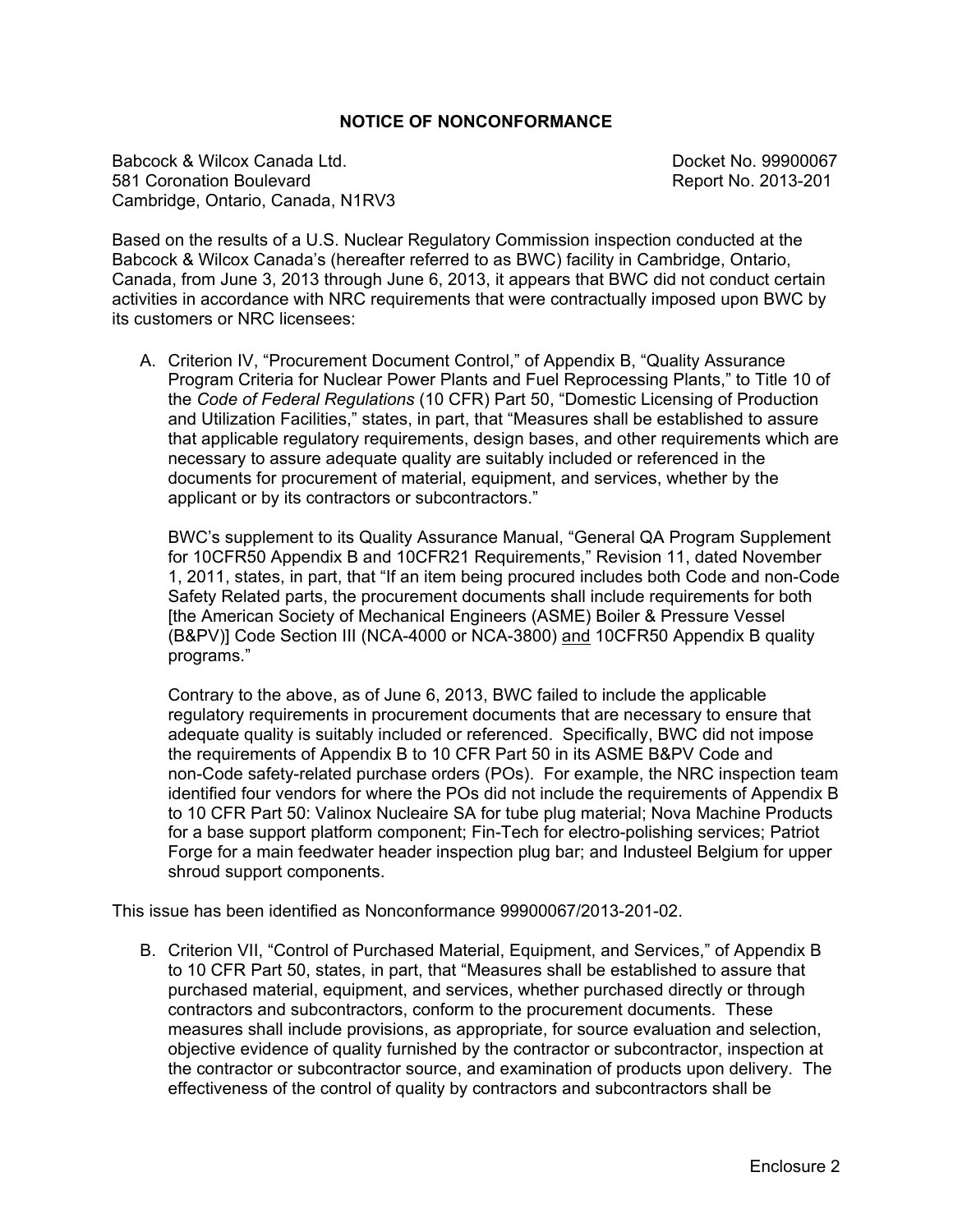assessed by the applicant or designee at intervals consistent with the importance, complexity, and quantity of the product or services

Subsection NCA-3842.2, "Evaluation of the Qualified Material Organization's Program by Certified Material Organizations of Certificate Holders," of the ASME B&PV Code Section III, states, in part, that "Evaluation of a Material Organization's Quality System Program by parties other than the Society, as provided by NCA-3820(b), shall be performed in accordance with the requirements of (a) through (i) below. […] (a) The Quality System Program shall be surveyed, accepted, and audited by the party performing the evaluation on the basis of its compliance with the applicable material requirements of this Section and the requirements of NCA-3850."

Contrary to the above, as of June 6, 2013, BWC failed to adequately qualify a material organization as an approved supplier in accordance with the requirements of NCA-3842.2. Specifically, BWC inadequately qualified Bruck GmbH as a Qualified Material Organization based on Bruck's International Organization for Standardization (ISO) 9001:2008, "Quality Management System (QMS) - Requirements," Quality Systems Manual.

This issue has been identified as Nonconformance 99900067/2013-201-03.

Please provide a written statement or explanation to the U.S. Nuclear Regulatory Commission, ATTN: Document Control Desk, Washington, DC 20555-0001, with a copy to the Chief, Construction Mechanical Vendor Branch, Division of Construction Inspection and Operational Programs, Office of New Reactors, within 30 days of the date of the letter transmitting this Notice of Nonconformance. This reply should be clearly marked as a "Reply to a Notice of Nonconformance" and should include for each noncompliance: (1) the reason for the noncompliance or, if contested, the basis for disputing the noncompliance; (2) the corrective steps that have been and the results achieved; (3) the corrective steps that will be to avoid further noncompliance; and (4) the date when the corrective action will be completed. Where good cause is shown, the NRC will consider extending the response time.

Because your response will be made available electronically for public inspection in the NRC Public Document Room or from the NRC's Agencywide Documents Access and Management System, which is accessible from the NRC Web site at http://www.nrc.gov/readingrm/adams.html, to the extent possible, it should not include any personal privacy, proprietary, or Safeguards Information (SGI) so that the NRC can make it available to the public without redaction. If personal privacy or proprietary information is necessary to provide an acceptable response, then please provide a bracketed copy of your response that identifies the information that should be protected and a redacted copy of your response that deletes such information. If you request that such material be withheld, you must specifically identify the portions of your response that you seek to have withheld and provide in detail the bases for your claim of withholding (e.g., explain why the disclosure of information would create an unwarranted invasion of personal privacy or provide the information required by 10 CFR 2.390(b) to support a request for withholding confidential commercial or financial information). If Safeguards SGI is necessary to provide an acceptable response, please provide the level of protection described in 10 CFR 73.21, "Protection of Safeguards Information: Performance Requirements."

Dated this 16th day of July 2013.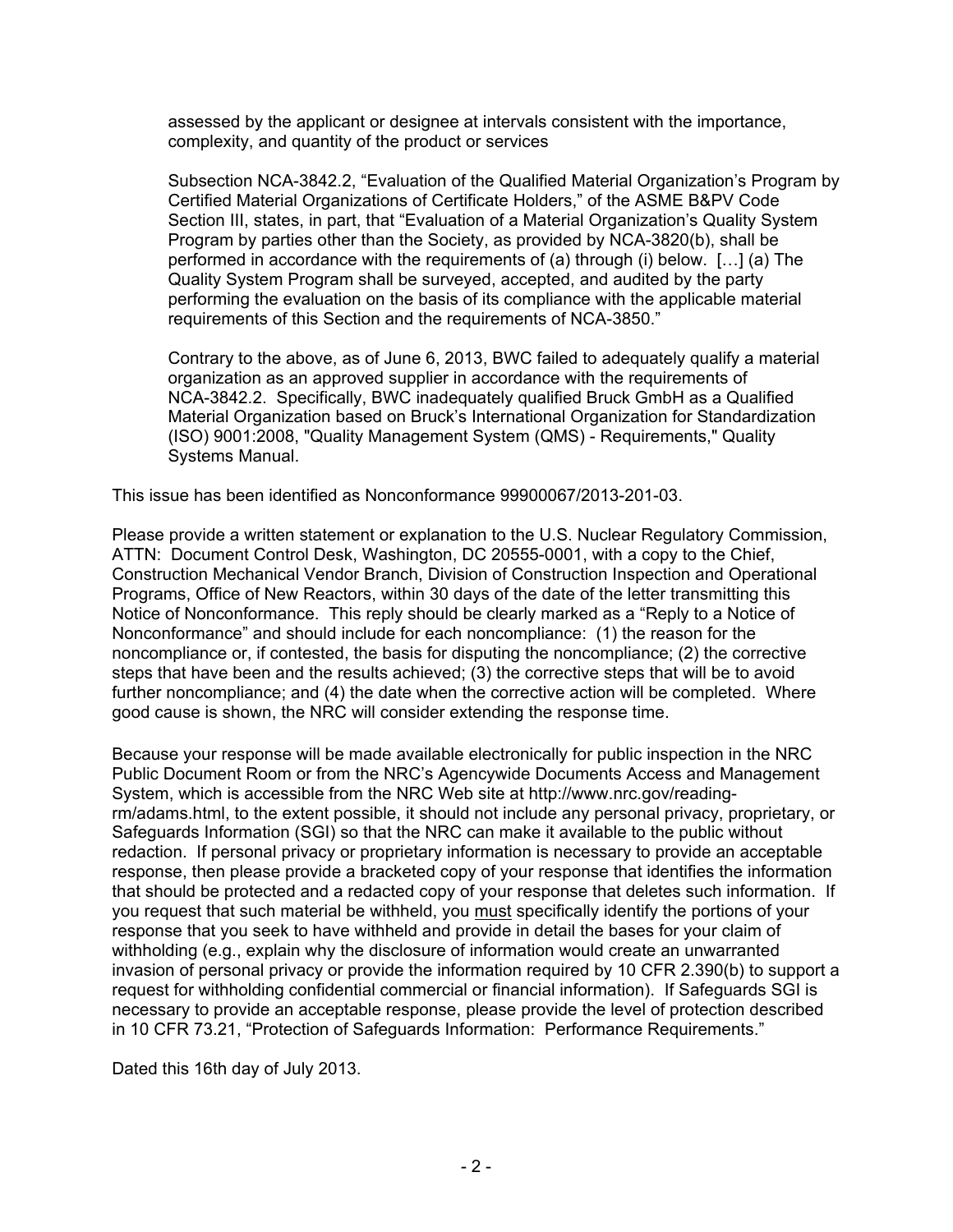#### **U.S. NUCLEAR REGULATORY COMMISSION OFFICE OF NEW REACTORS DIVISION OF CONSTRUCTION INSPECTION AND OPERATIONAL PROGRAMS VENDOR INSPECTION REPORT**

| Docket No.:                       | 99900067                                                                                                                                                                                                                                                                                                                                                                                                                                    |                                                               |  |
|-----------------------------------|---------------------------------------------------------------------------------------------------------------------------------------------------------------------------------------------------------------------------------------------------------------------------------------------------------------------------------------------------------------------------------------------------------------------------------------------|---------------------------------------------------------------|--|
| Report No.:                       | 99900067/2013-201                                                                                                                                                                                                                                                                                                                                                                                                                           |                                                               |  |
| Vendor:                           | Babcock & Wilcox Canada<br>581 Coronation Boulevard<br>Cambridge, Ontario, Canada, N1RV3                                                                                                                                                                                                                                                                                                                                                    |                                                               |  |
| Vendor Contact:                   | Mr. Kirt Richardson<br><b>Quality Assurance Manager</b><br>E-mail: krichardson@babcock.com<br>Phone: (519) 621-2130                                                                                                                                                                                                                                                                                                                         |                                                               |  |
| <b>Nuclear Industry Activity:</b> | Babcock & Wilcox Canada (hereafter referred to as BWC) is an<br>American Society of Mechanical Engineers Boiler and Pressure<br>Vessel Code Nuclear Certificate Holder. BWC designs and<br>manufactures large components for the nuclear industry. BWC is<br>currently under contract with First Energy Nuclear Operating<br>Company to provide the replacement once-through steam<br>generators for the Davis-Besse Nuclear Power Station. |                                                               |  |
| <b>Inspection Dates:</b>          | June 3-6, 2013                                                                                                                                                                                                                                                                                                                                                                                                                              |                                                               |  |
| Inspectors:                       | Yamir Diaz-Castillo<br>Jonathan Ortega-Luciano<br>Andrew Johnson<br>Elba M. Sánchez-Santiago                                                                                                                                                                                                                                                                                                                                                | NRO/DCIP/CMVB<br>NRO/DCIP/CMVB<br>NRR/DE/ESGB<br>RIII/DRS/EB1 |  |
| Approved by:                      | Edward H. Roach, Chief<br><b>Mechanical Vendor Branch</b><br>Division of Construction Inspection<br>and Operational Programs<br><b>Office of New Reactors</b>                                                                                                                                                                                                                                                                               |                                                               |  |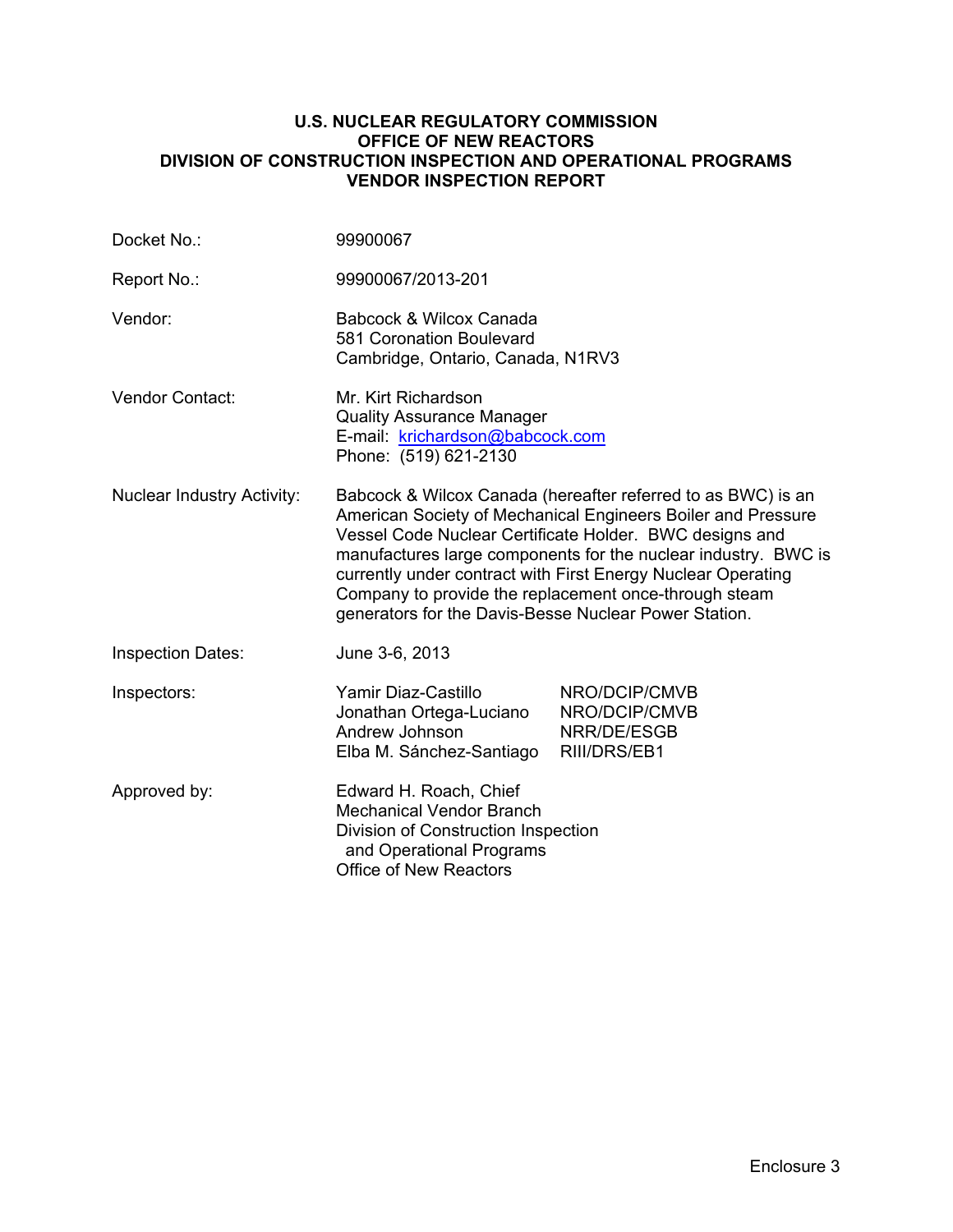## **EXECUTIVE SUMMARY**

Babcock & Wilcox Canada 99900067/2013-201

The U.S. Nuclear Regulatory Commission (NRC) conducted this inspection to verify that Babcock & Wilcox Canada (hereafter referred to as BWC) implemented an adequate quality assurance (QA) program that complies with the requirements of Appendix B, "Quality Assurance Criteria for Nuclear Power Plants and Fuel Reprocessing Plants," to Title 10 of the *Code of Federal Regulations* (10 CFR) Part 50, "Domestic Licensing of Production and Utilization Facilities." In addition, the NRC inspection also verified that BWC implemented a program under 10 CFR Part 21, "Reporting of Defects and Noncompliance," that met the NRC's regulatory requirements. The NRC inspection team conducted the inspection at the BWC facility in Cambridge, Ontario, Canada from June 3 - 6, 2013.

This technically-focused inspection specifically evaluated BWC's implementation of quality activities associated with the design, fabrication, and testing activities of the once-through steam generators (ROTSGs) for the Davis-Besse Nuclear Power Station (hereafter referred to as Davis-Besse), BWC is currently under contract with FirstEnergy Nuclear Operating Company to provide the ROTSGs for Davis-Besse. In addition to the Davis-Besse ROTSGs, the NRC inspection staff evaluated some activity associated with the Bellefonte Nuclear Generating Station ROTSGs.

Some of the specific activities observed by the NRC inspection team included:

- nondestructive examination liquid penetrant testing of 24 machined plugs used in helium leak testing of the Bellefonte Nuclear Generating Station's ROTSGs
- nondestructive examination ultrasonic testing of the Davis-Besse Unit 1 hot-leg piping butt weld No. 27 (straight pipe to elbow weld)
- manual weld-cladding buildup of the Davis-Besse Unit 1 ROTSG hot-leg inlet nozzle
- calibration of two micrometers and a pressure gage

In addition to observing these activities, the NRC inspection team verified that measuring and test equipment (M&TE) was properly identified, marked, calibrated, and used within its calibrated range. The NRC inspection team also walked down BWC's assembly floor and verified that nonconforming components were properly identified, marked, and segregated when practical, to ensure that they were not reintroduced into the manufacturing processes.

These regulations served as the bases for the NRC inspection:

- Appendix B to 10 CFR Part 50
- 10 CFR Part 21

During the course of this inspection, the NRC inspection team implemented Inspection Procedure (IP) 43002, "Routine Inspections of Nuclear Vendors," dated April 25, 2011, IP 43004, "Inspection of Commercial-Grade Dedication Programs," dated April 25, 2011, and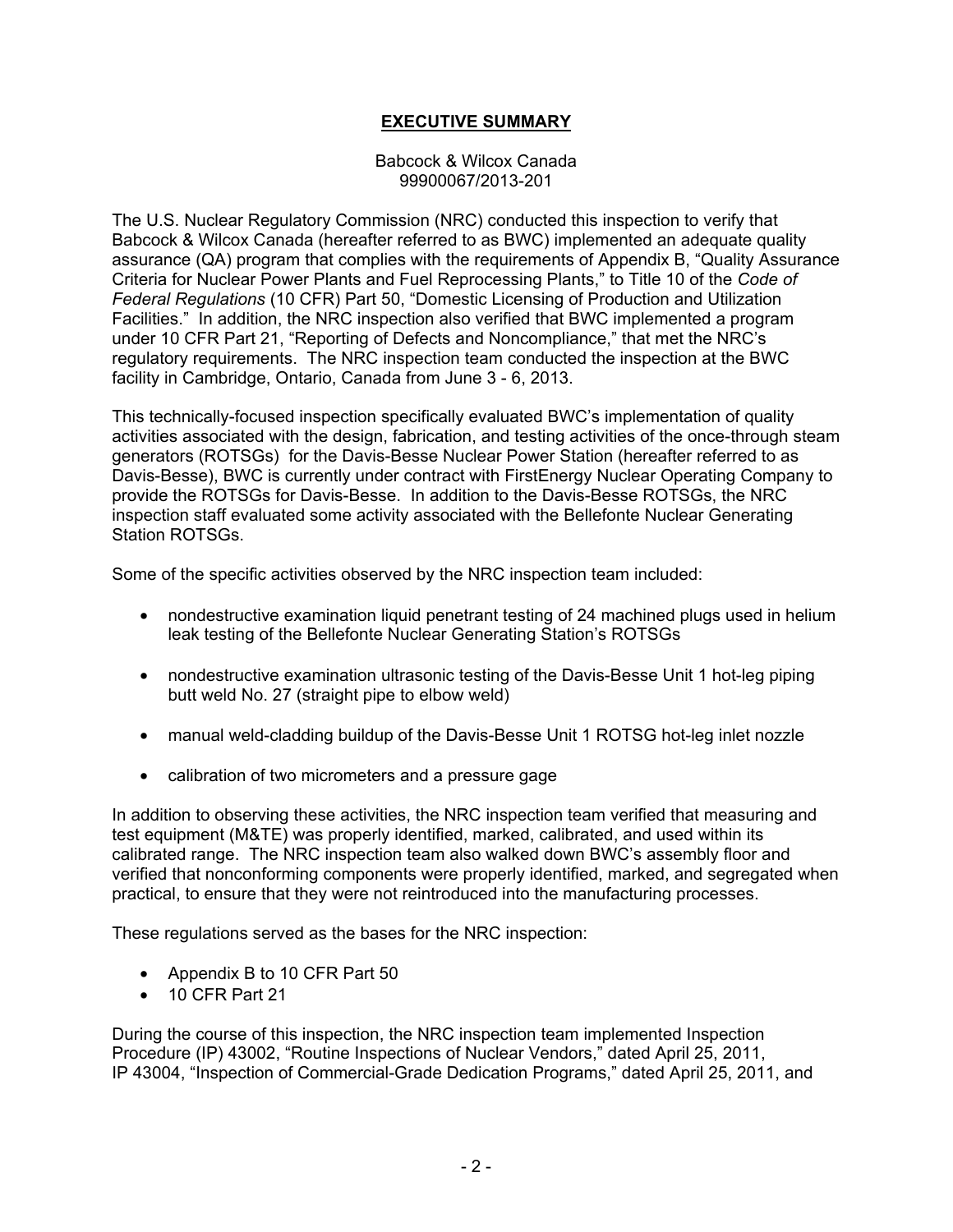IP36100, "Inspection of 10 CFR Part 21 and Programs for Reporting Defects and Noncompliance," dated February 13, 2012.

This was the second NRC inspection of the BWC's facility in Cambridge, Ontario, Canada. The last NRC inspection was conducted in August 2007 and the results are documented in Inspection Report No. 99900067/2007-201, dated October 9, 2007. The report identified one violation of NRC requirements and three nonconformances to NRC requirements that were contractually imposed on BWC by its customers. This inspection report documents the NRC's review of BWC's implementation of corrective actions for these issues.

With the exception of the notice of violation and nonconformances described below, the NRC inspection team concluded that BWC's QA policies and procedures comply with the applicable requirements of 10 CFR Part 21 and Appendix B to 10 CFR Part 50, and that BWC's personnel are implementing these policies and procedures effectively. The results of this inspection are summarized below.

## 10 CFR Part 21 Program

The NRC inspection team issued Violation 99900067/2013-201-01 in association with BWC's failure to implement the regulatory requirements of 10 CFR Part 21. Violation 99900067/2013-201-01 cites BWC for failing to specify in procurement documents for safetyrelated material suppliers that the provisions of 10 CFR Part 21 apply. Specifically, BWC did not impose the requirements of 10 CFR Part 21 on the safety-related purchase orders issued to Bruck GmbH for a base support ring forging and a shroud support ring forging from and issued to Sheffield Forgemasters Engineering Ltd for an upper tubesheet forging.

## Design Control and Commercial Grade Dedication

The NRC inspection team concluded that BWC is implementing its design control and commercial-grade dedication programs in accordance with the regulatory requirements of Criterion III, "Design Control," of Appendix B to 10 CFR Part 50. Based on the limited sample of documents reviewed, the NRC inspection team also determined that BWC is implementing its policies and procedures associated with the design control and commercial-grade dedication programs. No findings of significance were identified.

## Oversight of Contracted Activities and Internal Audits

The NRC inspection team issued Nonconformance 99900067/2013-201-02 in association with BWC's failure to implement the regulatory requirements of Criterion IV, "Procurement Document Control," in Appendix B to 10 CFR Part 50. Nonconformance 99900067/2013-201-02 cites BWC for failing to include the applicable regulatory requirements in procurement documents that are necessary to ensure that adequate quality is suitably included or referenced. Specifically, BWC did not impose the requirements of Appendix B to 10 CFR Part 50 in its American Society of Mechanical Engineers Boiler & Pressure Vessel Code and non-Code safety-related purchase orders.

The NRC inspection team issued Nonconformance 99900067/2013-201-03 in association with BWC's failure to implement the regulatory requirements of Criterion VII, "Control of Purchased Material, Equipment, and Services," of Appendix B to 10 CFR Part 50. Nonconformance 99900067/2013-201-02 cites BWC for failing to adequately qualify a material organization as an approved supplier in accordance with the requirements of NCA-3842.2, "Evaluation of the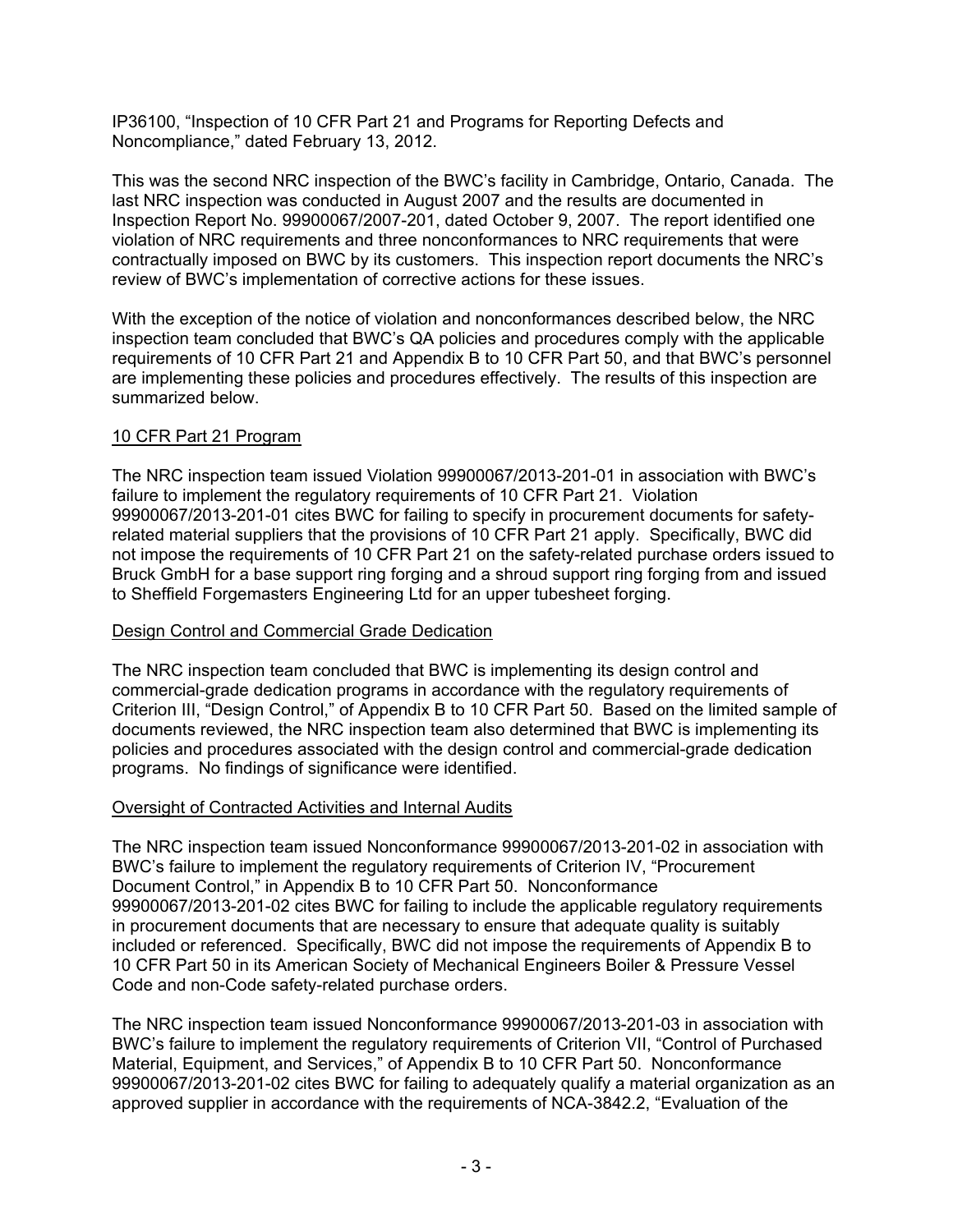Qualified Material Organization's Program by Certified Material Organizations of Certificate Holders," of the American Society of Mechanical Engineers Boiler & Pressure Vessel Code. Specifically, BWC inadequately qualified Bruck GmbH as a Qualified Material Organization based on Bruck's International Organization for Standardization (ISO) 9001:2008, "Quality Management System (QMS)-Requirements," Quality Systems Manual.

#### Control of Special Processes

The NRC inspection team concluded that BWC is implementing its control of special processes program in accordance with the regulatory requirements of Criterion IX, "Control of Special Processes," of Appendix B to 10 CFR Part 50. Based on the limited sample of documents reviewed, the NRC inspection team also determined that BWC is implementing its policies and procedures associated with the control of special processes program. No findings of significance were identified.

## Test Control

The NRC inspection team concluded that BWC is implementing its test control program in accordance with the regulatory requirements of Criterion XI, "Test Control," of Appendix B to 10 CFR Part 50. Based on the limited sample of documents reviewed, the NRC inspection team also determined that BWC is implementing its policies and procedures associated with the corrective action program. No findings of significance were identified.

#### Control of Measuring and Test Equipment

The NRC inspection team concluded that BWC is implementing its M&TE program in accordance with the regulatory requirements of Criterion XII, "Control of Measuring and Test Equipment," of Appendix B to 10 CFR Part 50. Based on the limited sample of documents reviewed, the NRC inspection team also determined that BWC is implementing its policies and procedures associated with the M&TE program. No findings of significance were identified.

## Nonconforming Material, Parts, or Components

The NRC inspection team concluded that BWC is implementing its nonconforming materials, parts, or components program in accordance with the regulatory requirements of Criterion XV, "Nonconforming Materials, Parts, or Components," of Appendix B to 10 CFR Part 50. Based on the limited sample of documents reviewed, the NRC inspection team also determined that BWC is implementing its policies and procedures associated with the control of nonconforming materials, parts, or components. No findings of significance were identified.

#### Corrective Action

The NRC inspection team concluded that BWC is implementing its corrective action program in accordance with the regulatory requirements of Criterion XVI, "Corrective Action," of Appendix B to 10 CFR Part 50. Based on the limited sample of documents reviewed, the NRC inspection team also determined that BWC is implementing its policies and procedures associated with the corrective action program. No findings of significance were identified.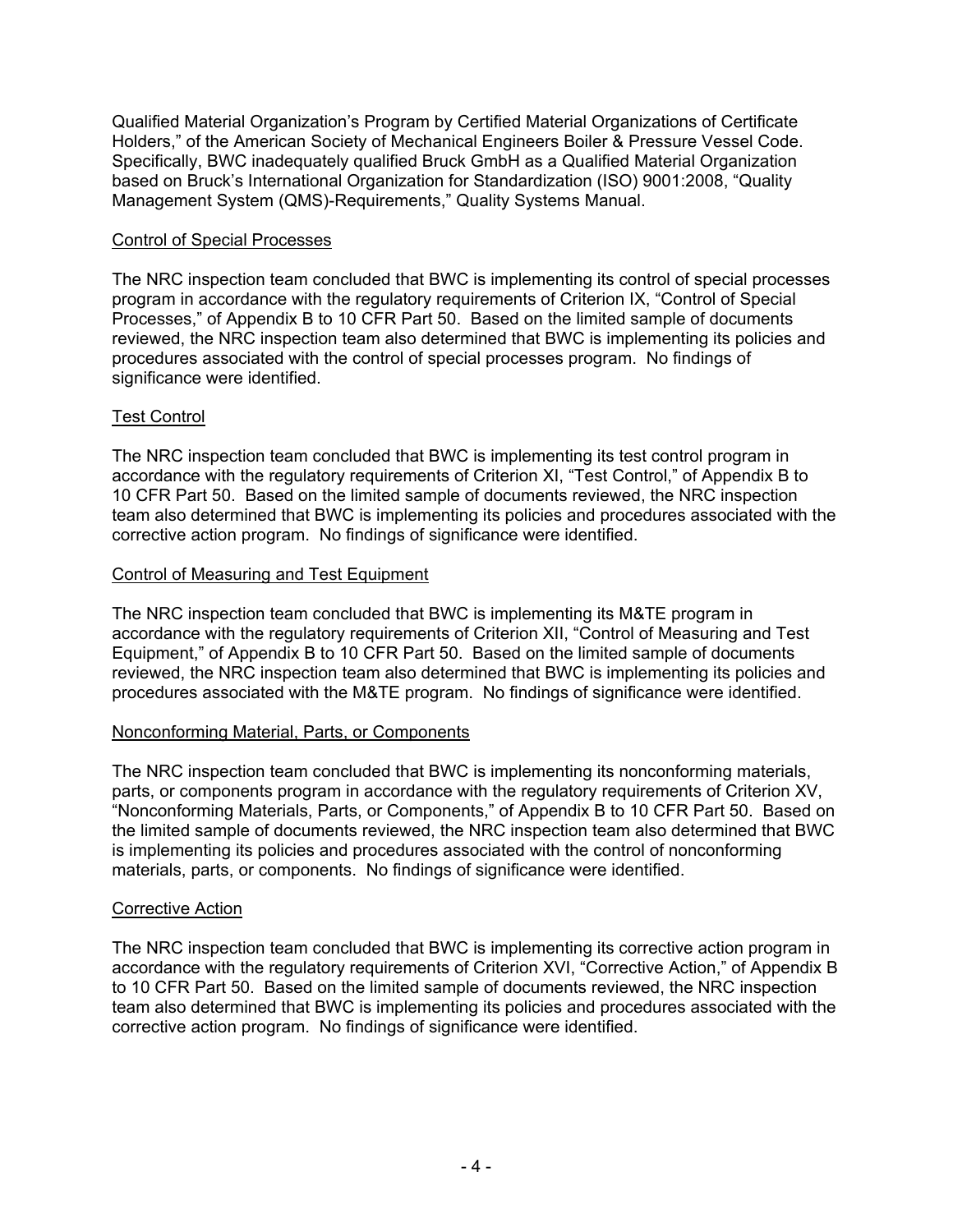## **REPORT DETAILS**

## 1. 10 CFR Part 21 Program

## a. Inspection Scope

The NRC inspection team reviewed BWC's policies and implementing procedures that govern BWC's Title 10 of the *Code of Federal Regulations* (10 CFR) Part 21, "Reporting of Defects and Noncompliance," program to verify compliance with the regulatory requirements. In addition, the NRC inspection team evaluated the 10 CFR Part 21 postings and a sample of BWC's purchase orders (PO) for compliance with the requirements of 10 CFR 21.21, "Notification of Failure to Comply or Existence of a Defect and its Evaluation," and 10 CFR 21.31, "Procurement Documents." The NRC inspection team verified the content of BWC's 10 CFR Part 21 postings, as well as the location of each posting. The NRC inspection team also verified that BWC's nonconformance and corrective action procedures provide a link to the 10 CFR Part 21 program. Furthermore, the NRC inspection team discussed the 10 CFR Part 21 program with BWC's management and technical staff. The attachment to this inspection report lists the documents reviewed by the NRC inspection team.

#### b. Observations and Findings

For a sample of six evaluations performed by BWC under its 10 CFR Part 21 program, the NRC inspection team verified that BWC had effectively implemented the requirements for evaluating deviations and failures to comply. In addition, the NRC inspection team reviewed a sample of corrective action reports (CAR) and nonconformance reports (NCR) to verify that BWC had appropriately determined that an evaluation of the reported issues was not necessary in accordance with 10 CFR Part 21.

However, during the review of the safety-related POs for a base support ring forging and a shroud support ring forging from Bruck GmbH and for an upper tubesheet forging from Sheffield Forgemasters Engineering Ltd. (both of these vendors are material suppliers), the NRC inspection team noted that the POs did not adequately specify that the provisions of 10 CFR Part 21 apply. The NRC inspection team identified this issue as an example of Violation 99900067/2013-201-01 for BWC's failure to specify in procurement documents for safety-related material suppliers that the provisions of 10 CFR Part 21 apply. BWC initiated CAR No. 9099 to address this issue. BWC should document the results of the extent of condition review for this CAR and determine whether any previously delivered safety-related components are affected.

## c. Conclusion

The NRC inspection team issued Violation 99900067/2013-201-01 in association with BWC's failure to implement the regulatory requirements of 10 CFR Part 21. Violation 99900067/2013-201-01 cites BWC for failing to specify in procurement documents for safety-related material suppliers that the provisions of 10 CFR Part 21 apply. Specifically, BWC did not impose the requirements of 10 CFR Part 21 on the safety-related purchase orders issued to Bruck GmbH for a base support ring forging and a shroud support ring forging from and issued to Sheffield Forgemasters Engineering Ltd for an upper tubesheet forging.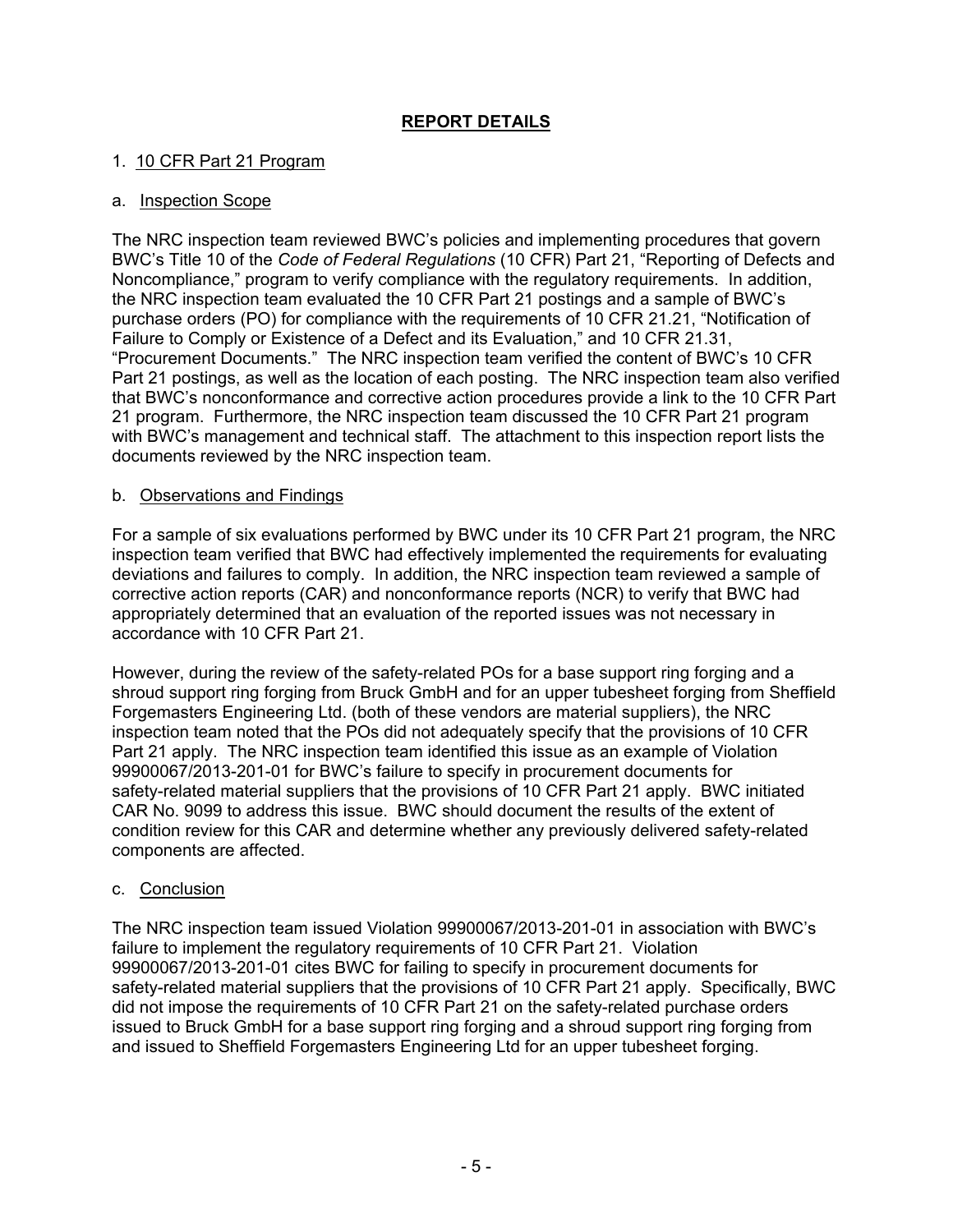## 2. Design Control

## a. Inspection Scope

The NRC inspection team reviewed BWC's policies and implementing procedures that govern the design-control program to verify their compliance with the regulatory requirements of Criterion III, "Design Control," in Appendix B to 10 CFR Part 50, as well as with the requirements of Subsection NCA, "General Requirements for Division 1 and Division 2 Rules for Construction of Nuclear Facility Components," and Subsection NB, "Class 1 Components," of Section III, "Rules for Construction of Nuclear Facility Components," of the American Society of Mechanical Engineers (ASME) Boiler and Pressure Vessel (B&PV) Code, 2001 Edition, 2003 Addenda. The NRC inspection team also reviewed a sample of engineering drawings, design reports, and contract changes.

In addition, the NRC inspection team reviewed BWC's program for the dedication of commercial-grade items for use in safety-related applications to verify its compliance with the applicable regulatory requirements. Furthermore, the NRC inspection team also discussed the design control and commercial-grade dedication programs with BWC's management and technical staff. The attachment to this inspection report lists the documents reviewed by the NRC inspection team.

## b. Observations and Findings

## b.1 Implementation of BWC's Design Control Process

BWC has been awarded a contract from FirstEnergy Nuclear Generation Corporation (FENOC) to design and fabricate the ROTSGs for Davis-Besse. The NRC inspection team reviewed the Certified Design Specification (CDS) and the BWC manufacturing and engineering operating procedures associated with the design control process. The CDS contains information such as material specifications, applicable ASME B&PV Code construction requirements, qualification reports, test requirements, and test reports. The NRC inspection team also reviewed all of the Notice of Contract Change/Clarification (NCC) documents that had been approved for the Davis-Besse ROTSGs. An NCC is used by FENOC and BWC to implement changes to the CDS. The NRC inspection team verified that the NCCs received a level of review commensurate with that applied to the original design by a qualified design engineer. The review included an analysis of the acceptability of the change request in regard to the associated requirements in the ASME B&PV Code and Appendix B to 10 CFR Part 50. In addition, the NRC team also reviewed a sample of engineering drawings that had been issued for use in the fabrication of the Davis-Besse hot-leg inlet nozzle and the cold-leg outlet nozzle.

The NRC inspection team reviewed B&W Report No. 205S-LR-04, "First Energy Nuclear Generation Corporation, Davis Besse Nuclear Power Station ASME Code Reconciliation Report," Revision 0, dated June 2011. The NRC inspection team verified that this report addressed the differences between the ASME B&PV Code Edition and Addenda used for the original Davis-Besse once-through steam generators and the ASME B&PV Code edition and addenda used for the ROTSGs.

In response to recent operating experience regarding various tube degradation mechanisms identified in steam generators operating in the United States, BWC performed design changes to address these degradation mechanisms. The NRC inspection team reviewed the CDS for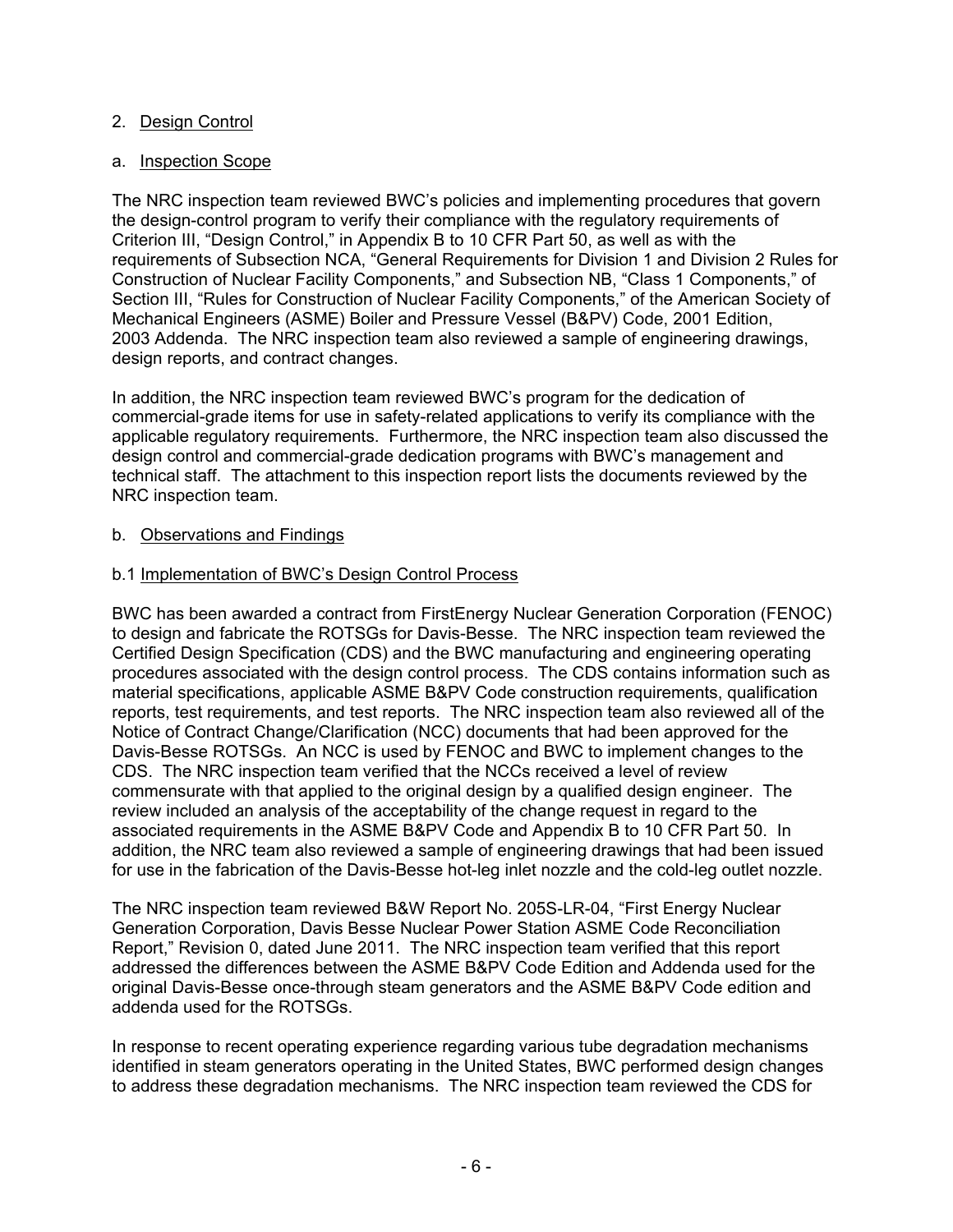the design changes that had been implemented to mitigate these various degradation mechanisms.

The ROTSGs at Oconee Nuclear Station (hereafter referred to as Oconee) Units 1, 2, and 3 experienced excessive tube wear from the tube support plates. BWC addressed this degradation mechanism by changing the design of the tube support plates. The NRC inspection team reviewed B&W Report No. 205S-FIV-01, "Replacement Once-Through Steam Generators Flow Induced Vibration and Wear Report," Revision 0, dated December 2012, and verified that the changes were adequately incorporated into the Davis-Besse ROTSGs design. In addition, some of the Oconee ROTSGs have also experienced tube-to-tube wear as a result of inadequate tensile preloading during manufacturing, which reduces the compressive loading seen by the tubes during full power operation. BWC performed an analysis of the tensile and compressive loading of the tubing in the Oconee ROTSGs, which resulted in an increase in the hydraulic expansion length of the tubes in the Davis-Besse ROTSGs. The NRC inspection team reviewed B&W-TR-2012-0024, "Davis Besse Proposed Hydraulic Expansion Length Increase," Revision 1, dated October 2012, and verified that the changes were adequately incorporated into the Davis-Besse ROTSGs design.

Arkansas Nuclear One Unit 1 experienced tube-to-tube wear and tube-to-tube support plate wear resulting from tube support plate binding. BWC addressed this degradation mechanism by changing the material of the tube support plates and changing the mechanism that supports the tube support plates. The NRC inspection team reviewed B&W-TR-2012-0024, "Davis Besse Proposed Hydraulic Expansion Length Increase," Revision 1, dated October 2012, and verified that the changes were adequately incorporated into the Davis-Besse ROTSGs design.

BWC reanalyzed the tube-to-tubesheet joints in the Davis-Besse ROTSGs to support a manufacturing change in response to a difficulty that BWC experienced with the tack expansion of the tube-to-tubesheet joint on the Crystal River Unit 3 ROTSGs (this tack expansion is the initial expansion of a tube into the tubesheet bore hole, which holds the tube stationary while the tube is welded to the primary face of the tubesheet). After drilling the tubesheet holes, an oxide layer developed on the surface of the tubesheet holes, which, after tack expansion of the tubes into the tubesheet holes, resulted in a number of tubes failing helium leak tests. BWC Report No. 205S-SR-07, "Replacement Once-Through Steam Generators Tube-to-Tubesheet Joint Qualification Report," Revision 2, March 28, 2013, detailed a new post-drilling process that corrected the issue and was implemented on the Davis-Besse ROTSGs. The NRC inspection team reviewed this technical report and verified that the report adequately addressed the corrective actions taken.

## b.2 Implementation of BWC's Commercial Grade Item Dedication Program

The NRC inspection team reviewed a sample of dedication packages associated with the Davis-Besse ROTSGs. The NRC sample included items such as round bars, orifice plates, orifice locking plates, and tie rod locking bolts. The NRC inspection team reviewed several dedication packages, including dedication plans, the criteria for the selection of critical characteristics, the basis for sampling plan selection, and the selection of verification methods to verify effective implementation of BWC's dedication process. The NRC inspection team noted that BWC performed verification activities as part of the dedication of these items in accordance with a commercial-grade dedication form. This form contains the requirements and the acceptance criteria established by BWC's engineering department, including recording actual values of critical dimensions on inspection reports when conducting inspection and test activities related to the dedication process. No issues of significance were identified.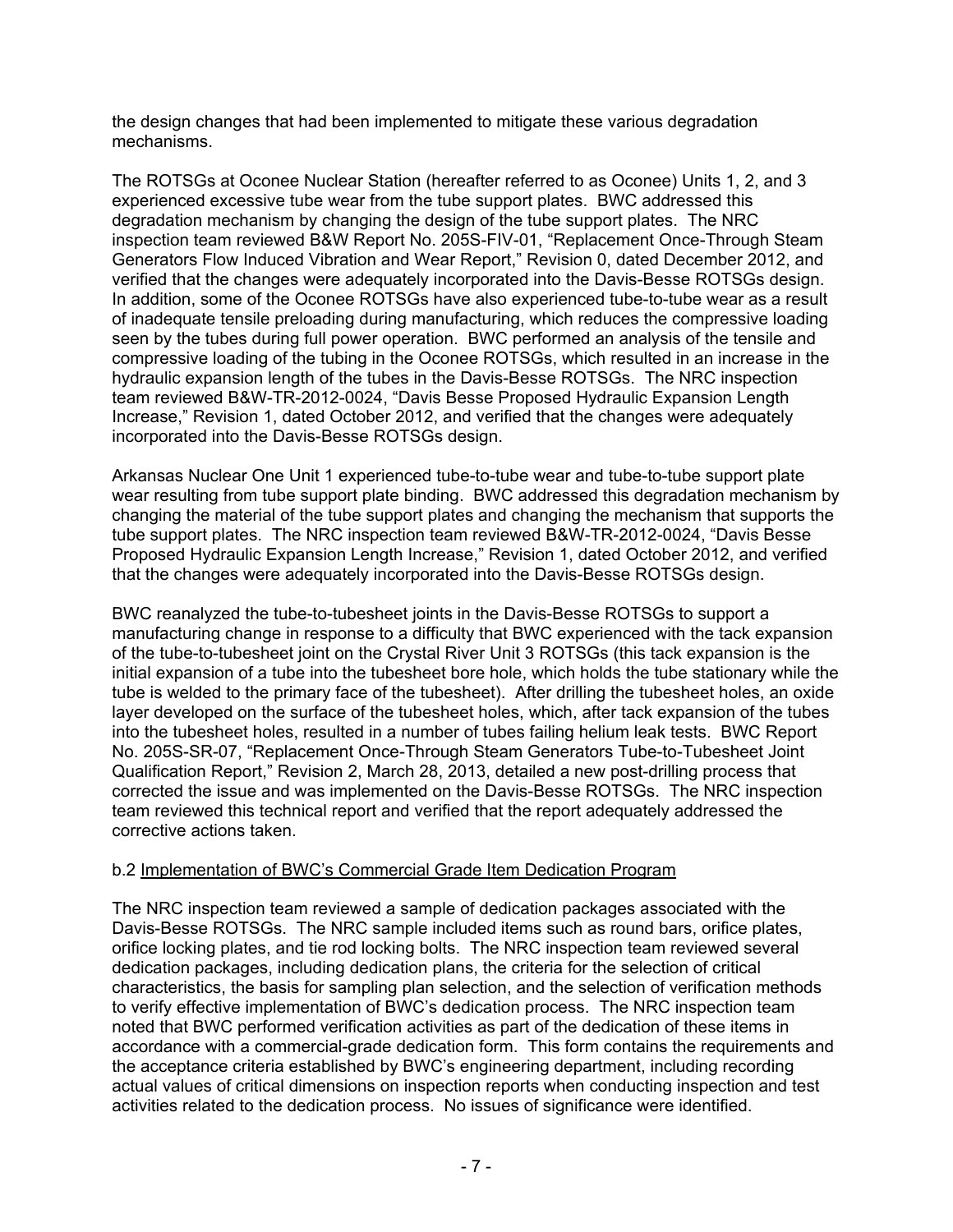## c. Conclusion

The NRC inspection team concluded that BWC is implementing its design control and commercial-grade dedication programs in accordance with the regulatory requirements of Criterion III of Appendix B to 10 CFR Part 50. Based on the limited sample of documents reviewed, the NRC inspection team also determined that BWC is implementing its policies and procedures associated with the design control and commercial-grade dedication programs. No findings of significance were identified.

## 3. Oversight of Contracted Activities and Internal Audits

## a. Inspection Scope

The NRC inspection team reviewed BWC's policies and implementing procedures that govern the implementation of BWC's oversight of contracted activities and internal audits program to verify compliance with the requirements of Criterion IV, "Procurement Document Control," Criterion VII, "Control of Purchased Material, Equipment, and Services," and Criterion XVIII, "Audits," of Appendix B to 10 CFR Part 50. The NRC inspection team reviewed a sample of POs, external and internal audits, and receipt inspection records to evaluate compliance with BWC's program and technical requirements. In addition, the NRC inspection team reviewed the disposition of audit findings to resolve for adequacy and timeliness. Furthermore, the NRC inspection team discussed the oversight of contracted activities with BWC's management and technical staff. The attachment to this inspection report lists the documents reviewed by the NRC inspection team.

## b. Observations and Findings

## b.1 Procurement Document Control

The NRC inspection team reviewed a sample of POs issued by BWC in support of the Davis-Besse ROTSGs to determine whether the requirements identified in the procedures were imposed on applicable purchasing documents. The NRC inspection team found that most of the POs adequately documented the procurement requirements as established by the governing BWC's policies and procedures which include (1) task definitions and responsibilities, (2) imposition of appropriate quality, technical, and regulatory requirements, and (3) identification of applicable codes and standards. The NRC inspection team also found that these POs adequately defined contract deliverables, disposition of nonconformances, access rights to subtier suppliers, and extension of contractual requirements to subcontractors.

However, during the review of the POs issued to Valinox Nucleaire SA for tube plug material, to Nova Machine Products for a base support platform component, to Fin-Tech for electro-polishing services, to Patriot Forge for a main feedwater header inspection plug bar, and to Industeel Belgium for an upper shroud support components, the NRC inspection team noted that the POs did not impose the requirements of Appendix B to 10 CFR Part 50 as required by BWC's QA Manual, "General QA Program Supplement for 10 CFR Part 50 Appendix B and 10 CFR Part 21 Requirements," Revision 11, dated November 1, 2011, and the customer specifications. The NRC inspection team identified this issue as an example of Nonconformance 99900067/2013-201-02 for BWC's failure to include the applicable regulatory requirements in procurement documents that are necessary to assure that adequate quality is suitably included or referenced. BWC initiated CAR No. 9110 to address this issue. BWC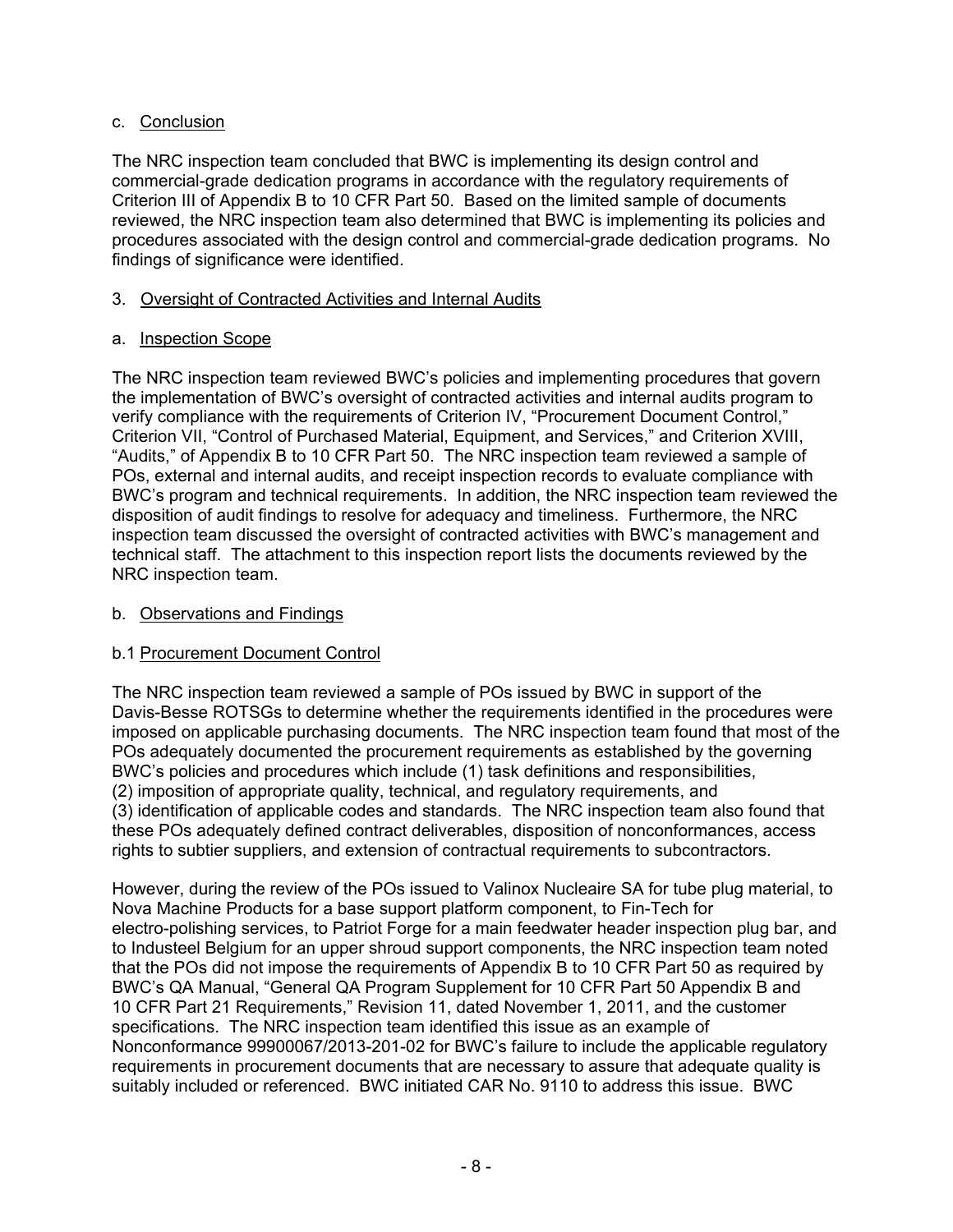should document the results of the extent of condition review for this CAR and determine whether any previously delivered safety-related components are affected.

## b.2 Maintenance of the Qualified Suppliers List

The NRC inspection team reviewed the qualified suppliers list (QSL) to ensure that (1) qualified and approved suppliers were listed, (2) that the lists were maintained, distributed, and periodically updated by authorized personnel, and (3) that any revisions to the lists were implemented following the applicable procedures. The NRC inspection team confirmed that the suppliers performing work for BWC were appropriately listed on the QSL. In addition, the NRC inspection team confirmed that the scope of supply was documented and consistent for the activities contracted. No issues of significance were identified.

## b.3 External and Internal Audits

The NRC inspection team reviewed a sample of external and internal audits to verify the implementation of BWC's audit program. The NRC inspection team verified that BWC had prepared and approved plans that identify the audit scope, focus, and applicable checklist criteria before the initiation of the audit activity. The NRC inspection team confirmed that the audit reports contained a review of the relevant QA criteria in Appendix B to 10 CFR Part 50 for the activities that individual suppliers performed and documentation of pertinent supplier guidance associated with each criterion. For audits that resulted in findings, the NRC inspection team verified that the supplier had established a plan for corrective action and that BWC had reviewed and approved the corrective action and verified its satisfactory completion and proper documentation. BWC's audit program also requires the performance of annual evaluations of suppliers to ensure that they are effectively implementing their approved QA programs. For a sample of annual evaluations, the NRC inspection team verified that these were performed in accordance with BWC's procedures and contained all the required information.

However, during the review of the last audit performed at Bruck GmbH, a material supplier, the NRC inspection team noted that Bruck GmbH's quality systems manual is based on International Organization for Standardization (ISO) 9001:2008, "Quality Management System (QMS) - Requirements," and that the audit was performed using a checklist based on Subsection NCA-3800, "Metallic Material Organization's Quality System Program," of the ASME B&PV Code. During further discussion with BWC's staff, the NRC inspection team learned that BWC had qualified Bruck GmbH as an approved supplier in accordance with Subsection NCA-3842.2, "Evaluation of the Qualified Material Organization's Program by Certified Material Organizations of Certificate Holders," of the ASME B&PV Code. Although the ASME B&PV Code allows for the qualification of material organizations by Certificate Holders, the material organizations' quality systems program must meet the requirements of NCA-3800. Therefore, the NRC inspection team requested that BWC provide a copy of Bruck GmbH's quality manual in order to verify that it met the requirements of NCA-3800. BWC did not provide the NRC inspection team a copy of Bruck GmbH's quality manual. The NRC inspection team identified this issue as an example of Nonconformance 99900067/2013-201-03 for BWC's failure to adequately qualify a material organization as an approved supplier in accordance with the requirements of NCA-3842.2. At the time of the inspection BWC had not initiated a CAR to address this issue. BWC should document the results of the extent of condition review for this Nonconformance and determine whether any previously delivered safety-related components are affected. BWC's extent of condition review should include an evaluation that provides reasonable assurance that the items provided would perform their intended safety function.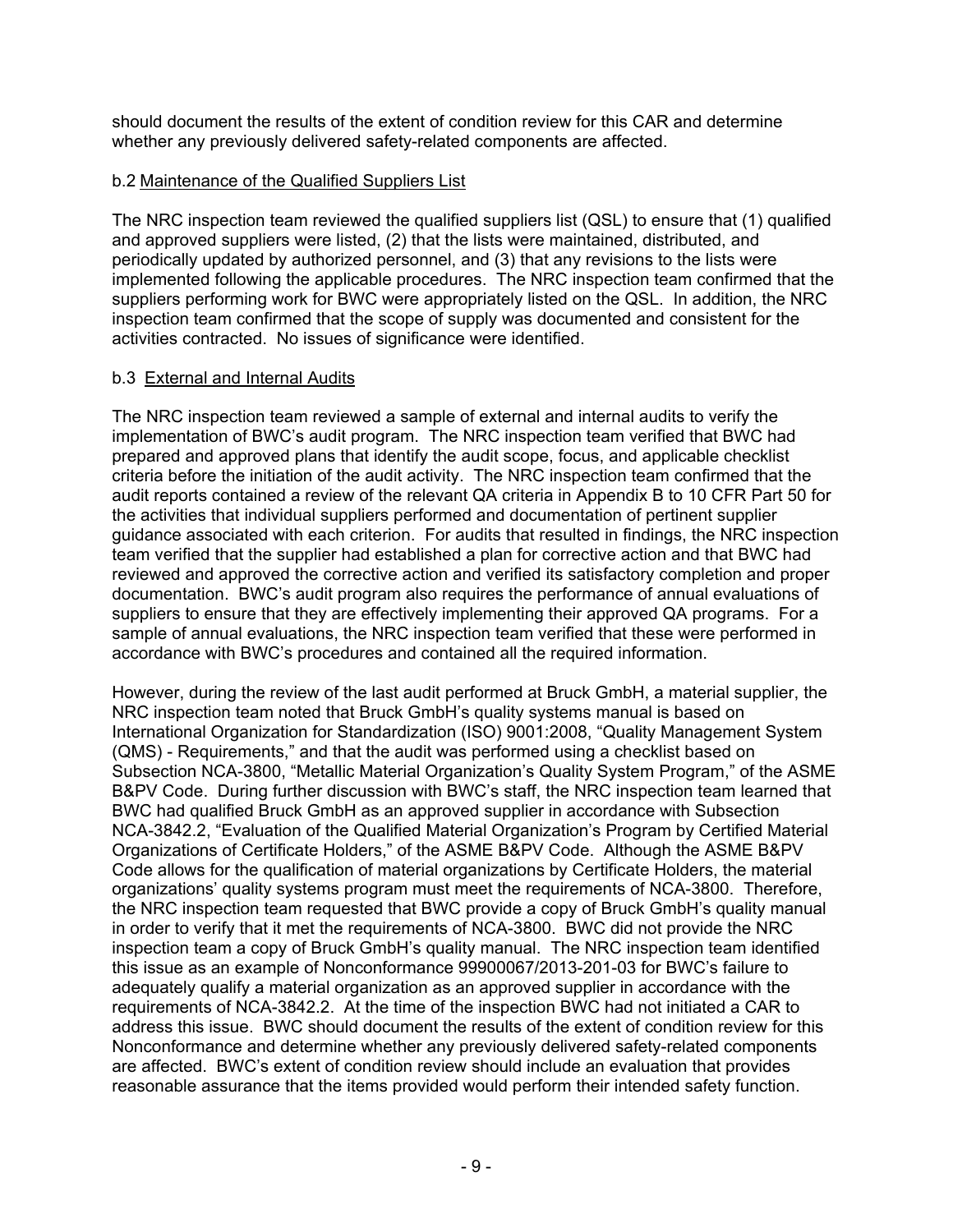## b.4 Qualification and Training of Auditors, Lead Auditors and Inspection Personnel

The NRC inspection team reviewed a sample of the training and qualification records of BWC's lead auditors, auditors and inspection personnel and confirmed that auditing and inspection personnel had completed all the required training and had maintained qualification and certification in accordance with BWC's policies and procedures. No issues of significance were identified.

## c. Conclusion

The NRC inspection team issued Nonconformance 99900067/2013-201-02 in association with BWC's failure to implement the regulatory requirements of Criterion IV of Appendix B to 10 CFR Part 50. Nonconformance 99900067/2013-201-02 cites BWC for failing to include the applicable regulatory requirements in procurement documents which are necessary to ensure that adequate quality is suitably included or referenced. Specifically, BWC did not impose the requirements of Appendix B to 10 CFR Part 50 in its ASME Code and non-Code safety-related POs.

The NRC inspection team issued Nonconformance 99900067/2013-201-03 in association with BWC's failure to implement the regulatory requirements of Criterion VII of Appendix B to 10 CFR Part 50. Nonconformance 99900067/2013-201-03 cites BWC for failing to adequately qualify a material organization as an approved supplier in accordance with the requirements of NCA-3842.2, "Evaluation of the Qualified Material Organization's Program by Certified Material Organizations of Certificate Holders," of the ASME B&PV Code. Specifically, BWC inadequately qualified Bruck GmbH as a Qualified Material Organization based on Bruck's ISO 9001:2008, "Quality Management System (QMS) - Requirements," Quality Systems Manual.

## 4. Control of Special Processes

## a. Inspection Scope

The NRC inspection team reviewed BWC's policies and implementing procedures that govern the control of special processes to verify compliance with the regulatory requirements of Criterion IX, "Control of Special Processes," in Appendix B to 10 CFR Part 50 and with portions of the ASME B&PV Code, 2001 Edition, 2003 Addenda: Subsection NB of Section III; Section V, "Nondestructive Examination"; and Section IX, "Welding and Brazing Qualification." The NRC inspection team also reviewed a sample of welding and nondestructive examination (NDE) documents and observed welding and NDE activities associated with the fabrication of the Davis-Besse ROTSGs. In addition, the NRC inspection team discussed the control of special processes' program with BWC's management and technical staff. The attachment to this inspection report lists the documents reviewed by the NRC inspection team.

## b.1 Welding Process

The NRC inspection team observed the manual weld cladding buildup of the hot-leg inlet nozzle for the Davis-Besse Unit 1 ROTSGs. This welding was performed using the shielded metal arc welding process qualified for corrosion resistant overlay welding. The NRC inspection team verified that the Welding Procedure Specification (WPS) and its accompanying Procedure Qualification Record (PQR) were prepared in accordance with the requirements of Subsection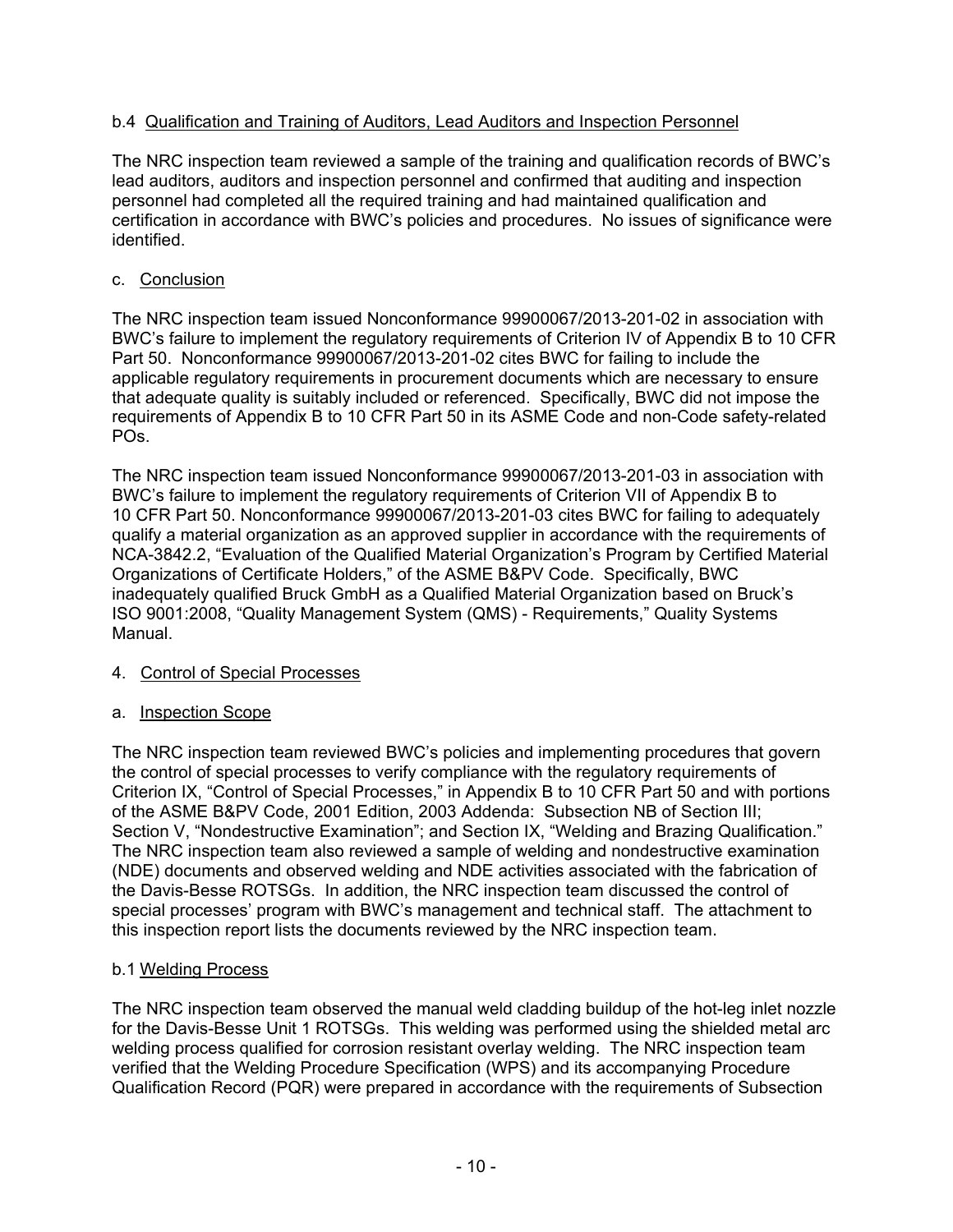NB of Section III and Section IX of the ASME B&PV Code, and the applicable BWC policies and procedures.

In addition, the NRC inspection team reviewed a sample of welding records associated with manual welds performed on the Davis-Besse ROTSGs. The NRC inspection team verified that the WPSs and associated PQRs (e.g., procedures used, type of weld filler material) met the requirements of Subsection NB of Section III and Section IX of the ASME B&PV Code, and the applicable BWC policies and procedures.

The NRC inspection team verified that qualified welders performed welding on the fabrication of ASME B&PV Code items in accordance with approved WPS. The NRC inspection team also confirmed that, for a sample of certified material test reports, the reports indicated the materials' compliance with the requirements for chemical composition and mechanical properties, as required by Subsection NB of Section III of the ASME B&PV Code. No issues of significance were identified.

## b.2 Control of Weld Material

The NRC inspection team performed a walked down of the welding material storage and welding material issue areas and verified that welding material was adequately controlled, and that covered weld electrodes were kept in ovens held at specified temperatures to control moisture, as applicable, in accordance with the requirements of Section IX of the ASME B&PV Code. The temperature indications for storage areas were all within calibration periodicity. The NRC inspection team also reviewed procedures and corrective action records associated with the control of weld material to verify that proper guidance on the use and disposal of weld material was provided. The NRC inspection team observed that BWC clearly identified welding materials at all times, and that it retained identification of acceptable material throughout storage, handling, and use until the material was actually consumed in the welding process.

## b.3 Nondestructive Examination

The NRC inspection team observed an ultrasonic (UT) examination of a butt weld on the Davis-Besse Unit 1 hot leg and a liquid penetrant test (PT) exam of 24 machined plugs used in helium leak testing of the Bellefonte ROTSGs. The NRC inspection team verified that both examinations were performed by qualified personnel and qualified procedures in accordance with the requirements of Section V of the ASME B&PV Code. The NRC inspection team confirmed that BWC performed both examinations using, certified NDE inspectors, approved NDE materials, and calibrated M&TE.

## b.4 Qualification and Training of Welding and Nondestructive Testing Personnel

The NRC inspection team reviewed a sample of training and qualification records for BWC's welding personnel and confirmed that they had completed all the required training and had maintained qualification and certification in accordance with BWC's policies and procedures. The NRC inspection team also confirmed that the welding operators were qualified in accordance with the applicable requirements of Sections III and IX of the ASME B&PV Code. In addition, the NRC inspection team verified that the welder performance qualification list was adequately maintained.

The NRC inspection team selected a sample of training and qualification records for BWC's Level II and Level III NDE personnel and confirmed that that they were trained and qualified in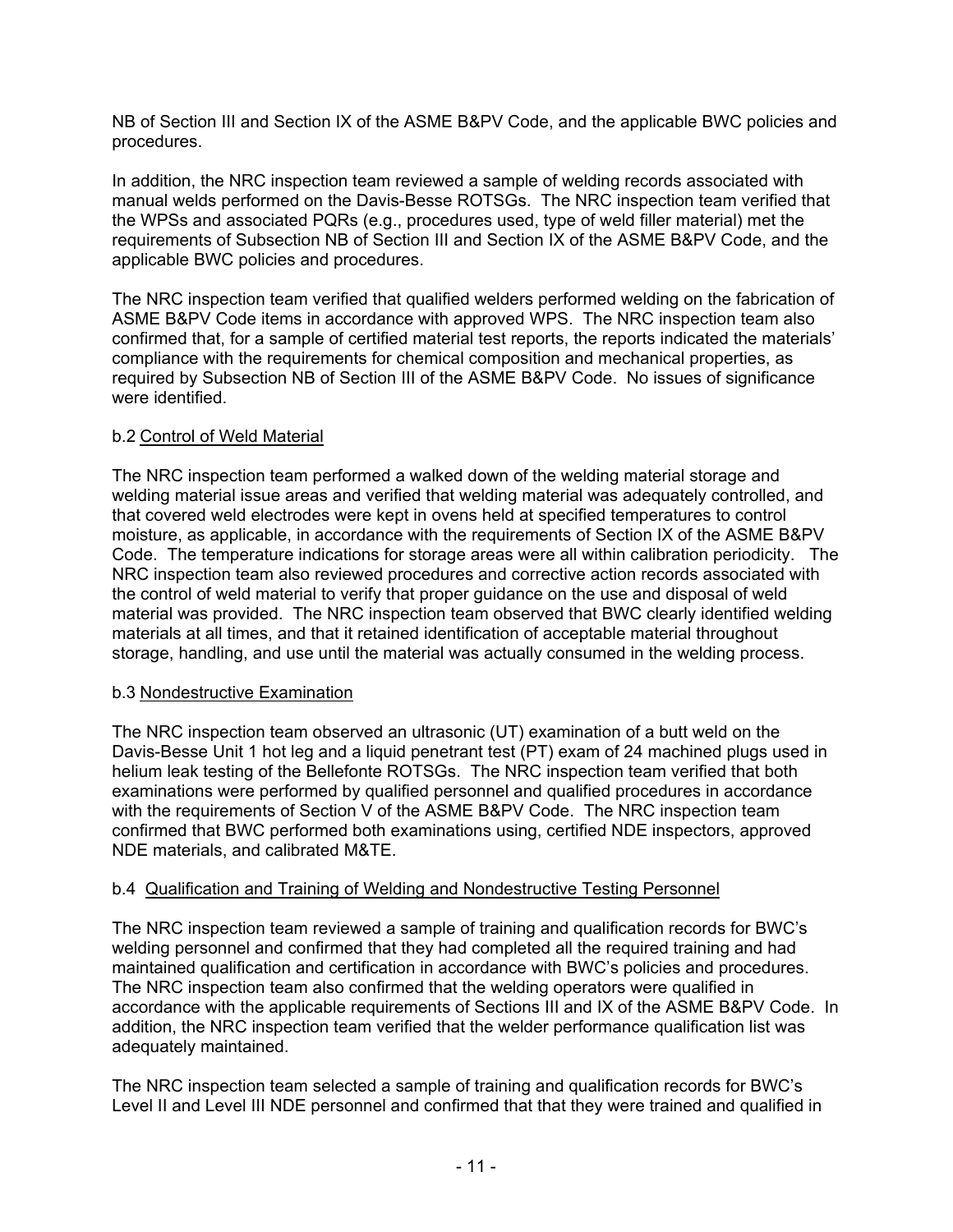accordance with American Society for Nondestructive Testing SNT-TC-1A, "Personnel Qualification and Certification in Nondestructive Testing," 1992 Edition, and the applicable requirements of Section III of the ASME B&PV Code.

## c. Conclusion

The NRC inspection team concluded that BWC is implementing its control of special processes program in accordance with the regulatory requirements of Criterion IX of Appendix B to 10 CFR Part 50. Based on the limited sample of documents reviewed, the NRC inspection team also determined that BWC is implementing its policies and procedures associated with the control of special processes program. No findings of significance were identified.

## 5. Test Control

## a. Inspection Scope

The NRC inspection team reviewed BWC's policies and implementing procedures that govern the test control program to verify compliance with the requirements of Criterion XI, "Test Control," of Appendix B to 10 CFR Part 50. In addition, the NRC inspection team discussed the test control program with BWC's management and technical staff. The NRC inspection team also reviewed a sample of test procedures and records of completed tests. The attachment to this inspection report lists the documents reviewed by the NRC inspection team.

## b. Observations and Findings

## b.1 Test Procedures

The NRC inspection team verified that BWC's test procedures adequately included the technical, quality, and regulatory requirements identified in the associated customer POs and technical specifications. Specifically, the NRC inspection team reviewed the test procedures for the hydrostatic testing, charpy V-notch testing, and drop weight testing. The NRC inspection team also verified that BWC's test procedures provided an adequate description of the test responsibilities, objectives, sequences, instructions, parameters, M&TE usage, acceptance criteria, and post-test activities, and that they also met the applicable requirements of Section III of the ASME B&PV Code.

## b.2 Test Program Implementation

At the time of the inspection, BWC was not performing any testing activities. The NRC inspection team reviewed a sample of records of completed tests (e.g., charpy V-notch and drop weight testing) associated with the fabrication of the Davis-Besse ROTSGs. This review included verification of the inspection parameters to ensure they adequately represented the design requirements as stated in the PO or other required specifications. The NRC inspection team also verified that qualified personnel performed the testing and that the equipment used was qualified and calibrated.

## c. Conclusion

The NRC inspection team concluded that BWC is implementing its test control program in accordance with the regulatory requirements of Criterion XI of Appendix B to 10 CFR Part 50. Based on the limited sample of documents reviewed, the NRC inspection team also determined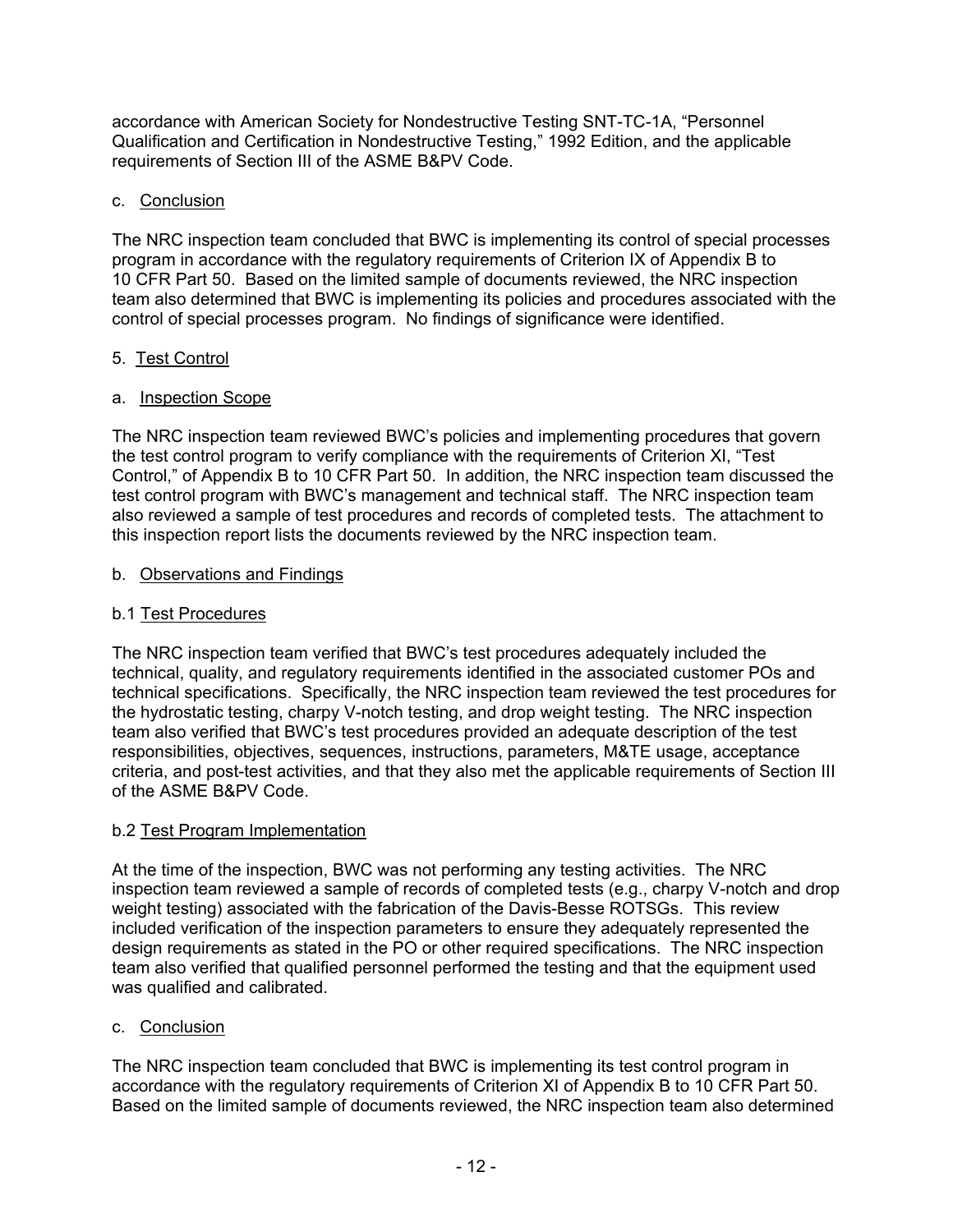that BWC is implementing its policies and procedures associated with the test control program. No findings of significance were identified.

## 6. Control of Measuring and Test Equipment

## a. Inspection Scope

The NRC inspection team reviewed BWC's policies and implementing procedures that govern the M&TE program to verify compliance with the requirements of Criterion XII, "Control of Measuring and Test Equipment," of Appendix B to 10 CFR Part 50. The NRC inspection team also reviewed a sample of calibration records and observed the calibration of two micrometers and a pressure gage. The NRC inspection team also verified that when M&TE equipment is received from the calibration service supplier and the calibration certificate states that it was found to be out of calibration, BWC generates an NCR to identify items that have been accepted using this equipment since the last valid calibration date and to perform an extent of condition review. In addition, the NRC inspection team discussed the M&TE program with BWC's management and technical staff. The attachment to this inspection report lists the documents reviewed by the NRC inspection team.

## b. Observations and Findings

The NRC inspection team verified that the M&TE requirements in BWC's procedures provide a system for the control of M&TE. The M&TE program ensures that devices used in activities that affect quality are of the proper range, type, and accuracy to verify conformance with the established requirements. The NRC inspection team also performed a visual sample inspection of several M&TE devices and found that the sampled M&TE had the appropriate calibration stickers and current calibration dates, including the calibration due date. The NRC inspection team also verified that the selected M&TE was calibrated using procedures traceable to known industry standards. The sample included equipment used for welding purposes as well as NDE equipment. The NRC inspection team also observed the calibration of two micrometers and a pressure gauge. The NRC inspection team verified the qualification of the personnel performing the calibration and reviewed the applicable procedures to ensure that proper guidance and acceptance criteria were documented in the procedure.

## c. Conclusion

The NRC inspection team concluded that BWC is implementing its M&TE program in accordance with the regulatory requirements of Criterion XII of Appendix B to 10 CFR Part 50. Based on the limited sample of documents reviewed, the NRC inspection team also determined that BWC is implementing its policies and procedures associated with the M&TE program. No findings of significance were identified.

## 7. Nonconforming Materials, Parts, or Components

## a. Inspection Scope

The NRC inspection team reviewed BWC's policies and implementing procedures that govern the control of nonconformances to verify compliance with the requirements of Criterion XV, "Nonconforming Materials, Parts, or Components," of Appendix B to 10 CFR Part 50. The NRC inspection team reviewed a sample of nonconformance reports and verified that the disposition and control of nonconformances was in accordance with BWC's procedural guidelines. In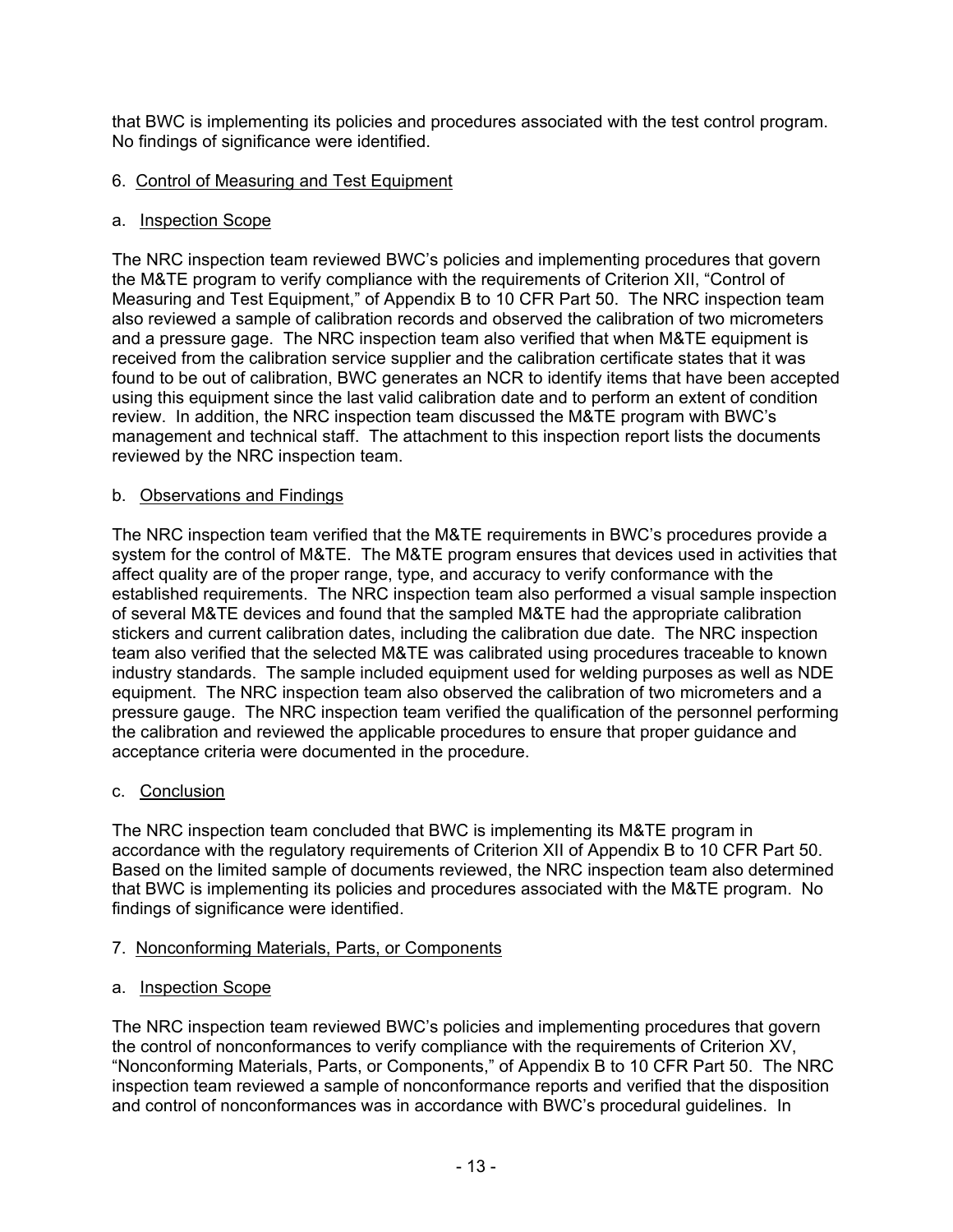addition, the NRC inspection team discussed the nonconformance program with BWC's management and technical staff. The attachment to this inspection report lists the documents reviewed by the NRC inspection team.

## b. Observations and Findings

The NRC inspection team verified that BWC's applicable procedures associated with the nonconformance process provide for (1) reference to instructions or procedures for repair and rework activities (where required), reinspection of repaired and reworked items, and notification to affected organizations of nonconforming conditions, (2) deficiencies or nonconformances identified by customers to be entered into the corrective action program, adequately assessed, and properly dispositioned, and (3) reference to the applicable procedures to appropriately identify the responsibility and authority for review and disposition of nonconforming items, and control further processing, delivery, and installation of nonconforming items until disposition is completed.

For the sample of NCRs reviewed, the NRC inspection team verified that BWC implemented an adequate program to assess and control nonconforming items, including appropriate identification, documentation, segregation, evaluation, and disposition of these items. The NRC inspection team verified that the NCRs properly applied the BWC requirements of use-as-is acceptable, reject, repair or rework, or scrap and provided the applicable technical justifications to be adequately supported and properly documented, including the need for additional design control measures as necessary, commensurate with those applied to the original design. The NRC inspection team also verified that BWC's nonconformance process provides a connection to BWC's 10 CFR Part 21 program.

In addition, the NRC inspection team performed walkdowns of the shop floor to verify that there were designated areas to segregate and control the various nonconforming materials.

## c. Conclusion

The NRC inspection team concluded that BWC is implementing its nonconforming materials, parts, or components program in accordance with the regulatory requirements of Criterion XV of Appendix B to 10 CFR Part 50. Based on the limited sample of documents reviewed, the NRC inspection team also determined that BWC is implementing its policies and procedures associated with the control of nonconforming materials, parts, or components. No findings of significance were identified.

## 8. Corrective Action

## a. Inspection Scope

The NRC inspection team reviewed the current status of the corrective actions implemented in response to the findings from the 2007 NRC inspection at BWC. The NRC inspection team also reviewed BWC's policies and implementing procedures that govern the corrective action program to verify compliance with the requirements of Criterion XVI, "Corrective Action," of Appendix B to 10 CFR Part 50. The NRC inspection team reviewed a sample of CARs and verified that (1) the CARs' disposition and control provide adequate documentation and description of conditions adverse to quality, and (2) the CARs specify the cause of these conditions and the corrective actions to prevent recurrence. In addition, the NRC inspection team discussed the corrective action program with BWC's management and technical staff.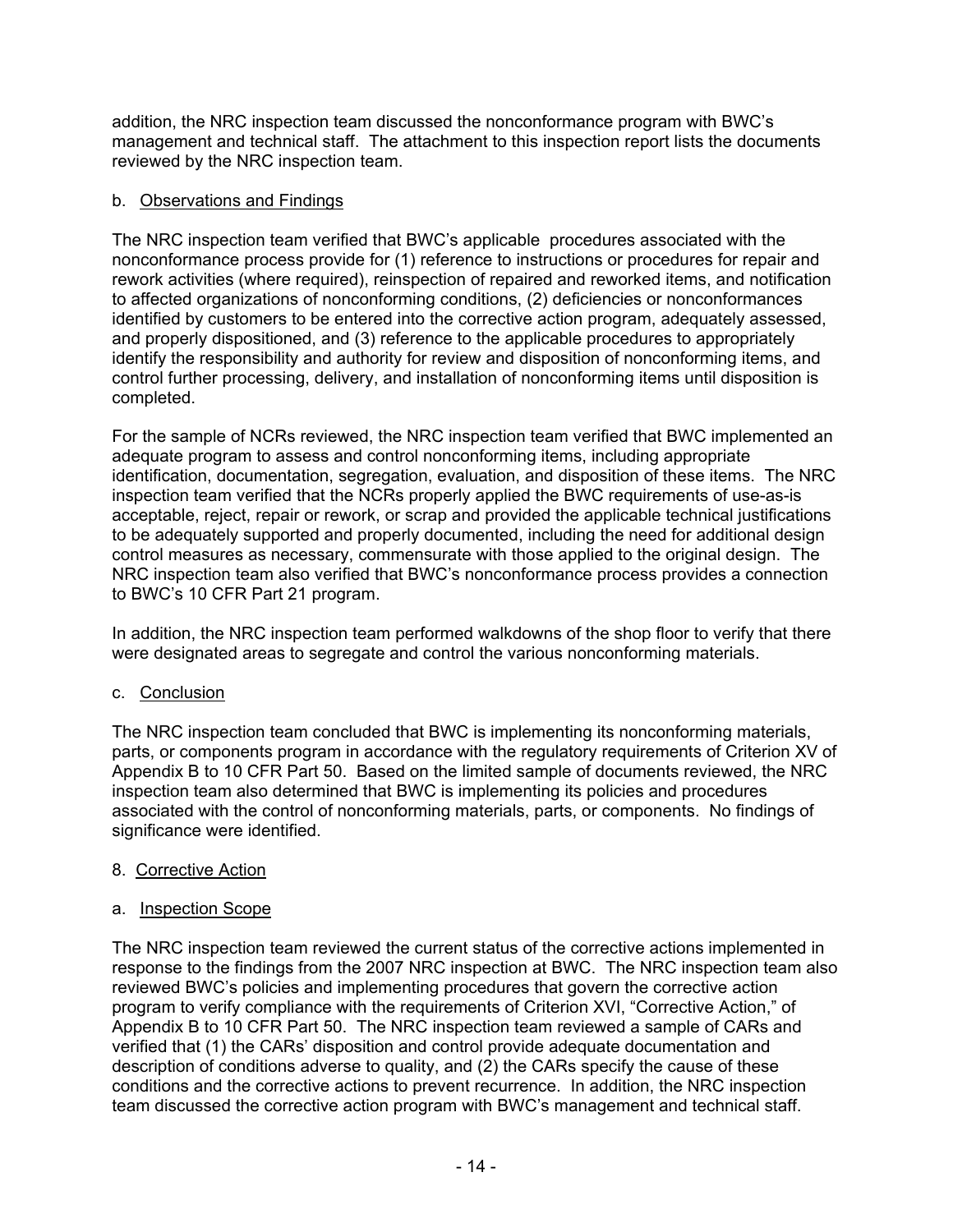The attachment to this inspection report lists the documents reviewed by the NRC inspection team.

## b. Observations and Findings

## b.1 Corrective Action Associated with Violation 99900067/2007-201-01

The NRC issued Violation 99900067/2007-201-01 for BWC's failure to provide adequate guidance to meet the requirements of 10 CFR Part 21 in procedure QOP-004, "Reporting of Defects and Noncompliance," Revision 4, dated August 14, 2007. Specifically, BWC failed to provide procedural guidance for the interface of the corrective action and nonconformance reporting processes with the 10 CFR Part 21 program to ensure effective identification and evaluation of deviations and failures to comply associated with a substantial safety hazard.

In its response to the NRC, BWC stated that a review was conducted, covering a time period from 1998 to 2007, of all corrective action requests, audit findings, and root cause analysis investigations related to nuclear projects in their database. In addition, BWC conducted a review of all NCRs in the NCR database for nuclear projects in the United States. As a result of these reviews, BWC concluded that no deviations were found that required an evaluation under the provisions of 10 CFR Part 21 other than those previously evaluated.

The NRC inspection team reviewed CAR No. 147, which BWC initiated to correct the weaknesses identified by the NRC in Violation 99900067/2007-201-01. CAR No. 147 described the corrective actions detailed above, provided objective evidence of the completion of corrective actions, and was closed on April 3, 2008.

The NRC inspection team reviewed the documentation that provided objective evidence for the completion of the corrective actions. The NRC inspection team determined that BWC's corrective actions were adequate to address the identified finding. Based on its review, the NRC inspection team closed Violation 99900067/2007-201-01.

## b.2 Corrective Action Associated with Nonconformance 99900067/2007-201-02

The NRC issued Nonconformance 99900067/2007-201-02 for BWC's failure to adequately follow its implementing procedures. Specifically, BWC failed to revise the contract information sheet (CIS) within one month following approval of the notification of contract change (NCC) No. 142J-020, "PT Buttering Each Layer 7 Last Pockets," Revision 1, and to properly conduct grinding activities prior to visual inspections in accordance with the requirements of Shop Instruction Sheet [SIS] 295695, "ICI [Incore Instrumentation] and CRDM [Control Rod Drive Mechanism] to RPV [Reactor Pressure Vessel] Reactor Head Welding," Revision 1.

In its response to the NRC, BWC stated that a review was conducted for all CIS packages for Project 142J to confirm that all of the approved NCCs received from the customer were incorporated adequately into the CISs. In addition, BWC conducted a review of all technical aspects related to the failure to follow procedural instructions regarding the grinding of the buttering layer on the 142J contract. The NRC inspection team reviewed CAR Nos. 148 and 149, which BWC initiated to correct the weaknesses identified by the NRC in Nonconformance 99900067/2007-201-02. CAR Nos. 148 and 149 described the corrective actions detailed above, provided objective evidence of the completion of corrective actions, and were closed on June 25, 2008, and May 1, 2008, respectively.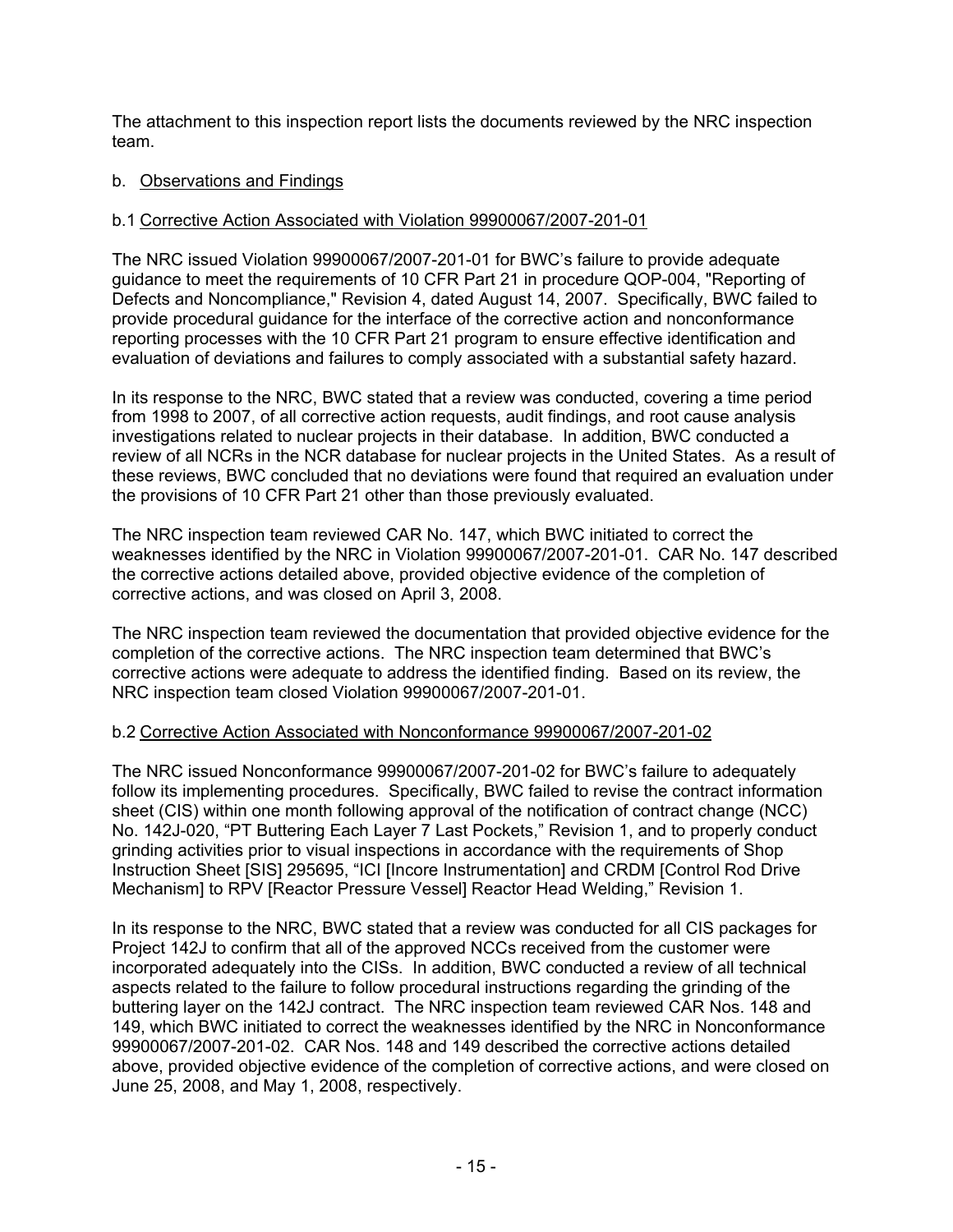The NRC inspection team reviewed the documentation that provided objective evidence for the completion of the corrective actions. The NRC inspection team determined that BWC's corrective actions were adequate to address the identified finding. Based on its review, the NRC inspection team closed Nonconformance 99900067/2007-201-02.

## b.3 Corrective Action Associated with Nonconformance 99900067/2007-201-03

The NRC issued Nonconformance 99900067/2007-201-03 for BWC's failure to provide objective evidence of the completion of a PT examination. Specifically, BWC failed to produce test reports that verified removal of all identified flaws, as required by Section 6.2.6 of SIS 295695 in relation to Job 142J, Work Order No. 854852, for the Entergy Palisades Nuclear Plant (hereafter referred to as Palisades).

In its response to the NRC, BWC stated that Work Order (WO) No. 854852 was revised to add an operation (Op No. 0505) to perform PT to confirm removal of visual cracking. As a result of the review, BWC generated PT reports for the last seven pockets on the Palisades reactor vessel head. The NRC inspection team reviewed CAR No. 150, which BWC initiated to correct the weaknesses identified by the NRC in Nonconformance 99900067/2007-201-03. CAR No. 150 described the corrective actions detailed above, provided objective evidence of the completion of corrective actions, and was closed on May 1, 2008.

The NRC inspection team reviewed the documentation that provided objective evidence for the completion of the corrective actions. The NRC inspection team determined that BWC's corrective actions were adequate to address the identified finding. Based on its review, the NRC inspection team closed Nonconformance 99900067/2007-201-03.

## b.4 Corrective Action Associated with Nonconformance 99900067/2007-201-04

The NRC issued Nonconformance 99900067/2007-201-04 for BWC's failure to have procedures to implement a corrective action and a nonconformance control program. Specifically, BWC failed to create documented procedures to reflect BWCs current practices to implement the requirements of their corrective action and nonconformance program.

In its response to the NRC, BWC stated that it would develop procedures to address the identification of significant conditions adverse to quality and nonconformances; their entry into the corrective action and nonconformance control system and the evaluation and correction of the adverse conditions and nonconformances. BWC also stated that the procedure for corrective action would also describe the entry of audit findings, CARs, and similar documents received from external sources into the BWC corrective action system. Both the corrective action and nonconformance control programs include provisions to identify and screen for 10 CFR Part 21 program applicability and application.

The NRC inspection team reviewed CAR No. 151, which BWC initiated to correct the weaknesses identified by the NRC in Nonconformance 99900067/2007-201-04. CAR No. 150 described the corrective actions detailed above, provided objective evidence of the completion of corrective actions, and was closed on June 10, 2008.

The NRC inspection team reviewed the documentation that provided objective evidence for the completion of the corrective actions. The NRC inspection team determined that BWC's corrective actions were adequate to address the identified finding. Based on its review, the NRC inspection team closed Nonconformance 99900067/2007-201-04.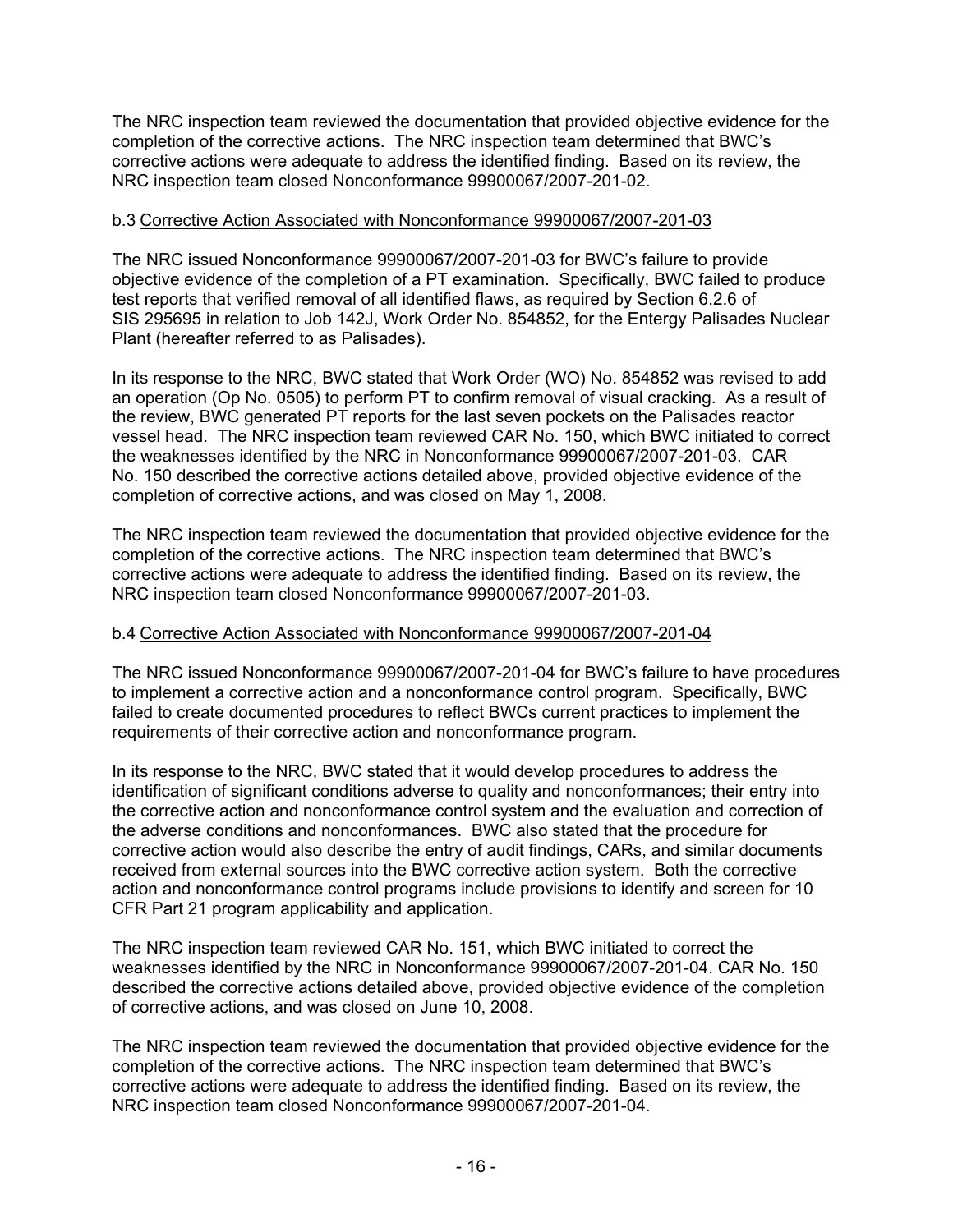## b.5 Implementation of BWC's Corrective Action Program

The NRC inspection team verified that BWC's implementing procedures provide assurance that conditions adverse to quality are promptly identified, documented and corrected or otherwise handled in accordance with the established requirements. The procedures also ensure that corrective or preventive action is taken to preclude recurrence. The NRC inspection team reviewed a sample of BWC's corrective actions to verify that the CARs provide (1) adequate documentation and description of conditions adverse to quality, (2) an appropriate analysis of the cause of these conditions and the corrective actions taken to prevent recurrence, (3) direction for review and approval by the responsible authority, (4) a description of the current status of the corrective actions, and (5) the followup actions taken to verify timely and effective implementation of the corrective actions. No issues of significance were identified. The NRC inspection team also verified that the corrective action process provides a connection to BWC's 10 CFR Part 21 program and that BWC had established a system for the review of CARs and identification of trends for significant conditions adverse to quality.

## c. Conclusion

The NRC inspection team concluded that BWC is implementing its corrective action program in accordance with the regulatory requirements of Criterion XVI of Appendix B to 10 CFR Part 50. Based on the limited sample of documents reviewed, the NRC inspection team also determined that BWC is implementing its policies and procedures associated with the corrective action program. No findings of significance were identified.

## 9. Entrance and Exit Meetings

On June 3, 2013, the NRC inspection team discussed the scope of the inspection with Ms. Pat Leishman, General Manager for Operations, and other members of BWC's management and technical staff. On June 6, 2013, the NRC inspection team presented the inspection results and observations during an exit meeting with Mr. John McQuarrie, BWC President, and other members of BWC's management and technical staff. The attachment to this report lists the attendees of the entrance and exit meetings, as well as those individuals whom the NRC inspection team interviewed.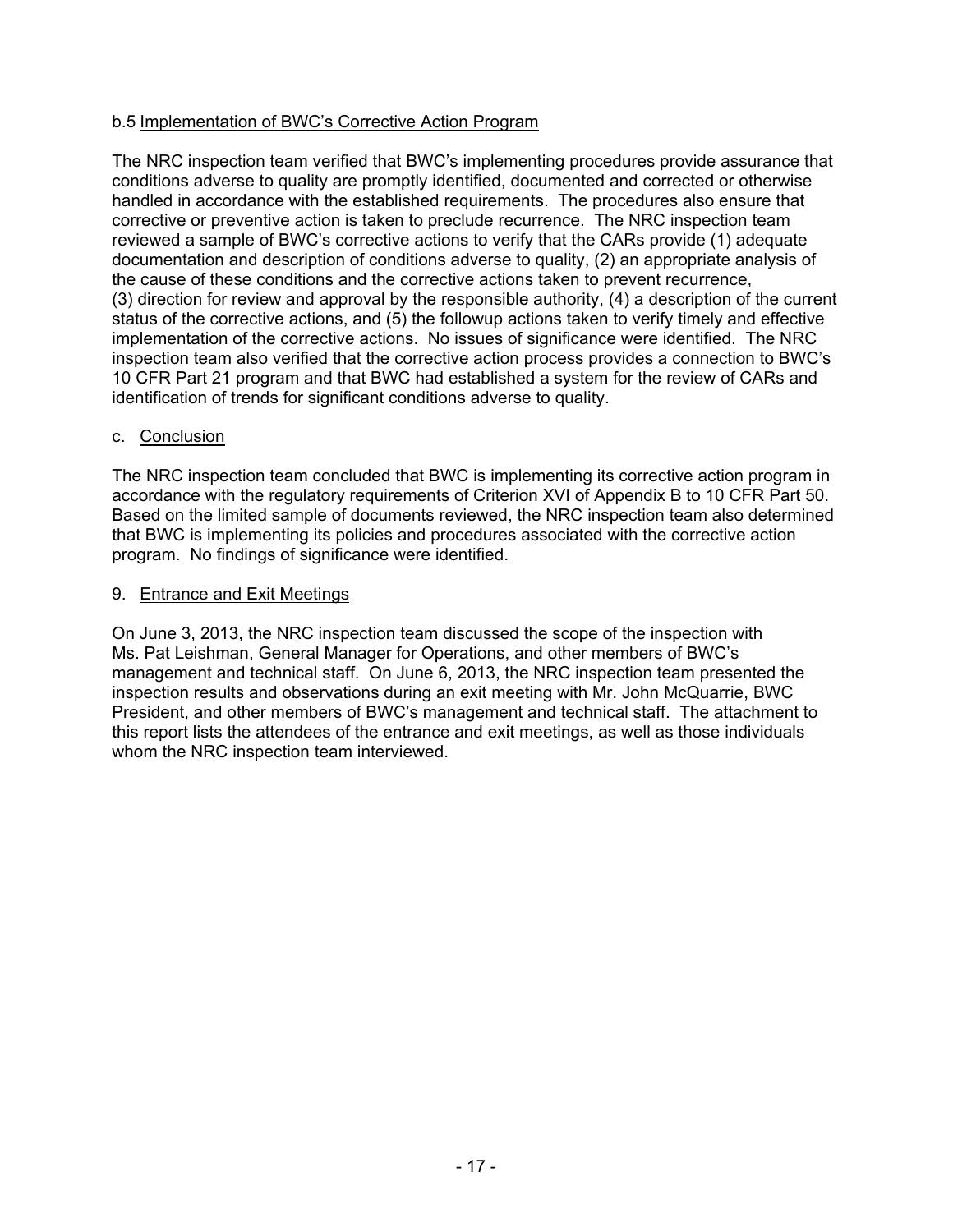# **ATTACHMENT**

# 1. ENTRANCE/EXIT MEETING ATTENDEES

| <b>Name</b>                           | <b>Title</b><br><b>Affiliation</b>                             |                                             | <b>Entrance</b> | <b>Exit</b>  | <b>Interviewed</b> |
|---------------------------------------|----------------------------------------------------------------|---------------------------------------------|-----------------|--------------|--------------------|
| John McQuarrie                        | President                                                      | <b>Babcock &amp; Wilcox</b><br>Canada (BWC) |                 | X            |                    |
| Craig S. Hansen                       | <b>Nuclear Equipment Vice President</b>                        | <b>BWC</b>                                  | X               | X            |                    |
| Pat Leishman                          | <b>Operations General Manager</b>                              | <b>BWC</b>                                  | X               | X            |                    |
| Ron Minshall                          | <b>Operation Services General</b><br>Manager                   | <b>BWC</b>                                  |                 | X            |                    |
| <b>Mike Hubert</b>                    | <b>Operational Excellence &amp; Quality</b><br><b>Director</b> | <b>BWC</b>                                  | X               | X            |                    |
| Jeff Millman                          | <b>Nuclear Engineering Manager</b>                             | <b>BWC</b>                                  | X               | X            | X                  |
| Dave Hans                             | Clean Room Manager                                             | <b>BWC</b>                                  | X               | X            |                    |
| Dave Blanchette                       | <b>Boiler Shop Manager</b>                                     | <b>BWC</b>                                  | X               | X            |                    |
| <b>Stephen Fluit</b>                  | <b>Engineering Services Manager</b>                            | <b>BWC</b>                                  | X               | X            |                    |
| Michael Flynn                         | <b>Quality Control Manager</b>                                 | <b>BWC</b>                                  | X               | X            |                    |
| Kirt A. Richardson                    | <b>Quality Assurance Manager</b>                               | <b>BWC</b>                                  | X               | X            | X                  |
| <b>Jack Kravets</b>                   | <b>Manufacturing Facilities Manager</b>                        | <b>BWC</b>                                  |                 |              | X                  |
| John Needham                          | <b>Manufacturing Supervisor</b>                                | <b>BWC</b>                                  |                 |              | X                  |
| John A. Mohr                          | Sr. Quality Assurance Manager                                  | <b>BWC</b>                                  | X               | X            |                    |
| <b>Thomas Michels</b>                 | Quality Control (QC) Program<br>Coordinator                    | <b>BWC</b>                                  |                 |              |                    |
| <b>Steve Beadle</b>                   | <b>Quality Assurance, Quality</b><br>Engineer                  | <b>BWC</b>                                  | X               | X            |                    |
| Madhu S. Banerjee                     | <b>Quality Assurance, Quality</b><br>Engineer                  | <b>BWC</b>                                  | X               | X            | X                  |
| Liam Moore<br><b>Quality Engineer</b> |                                                                | <b>BWC</b>                                  | X               | $\mathsf{X}$ | X                  |
| QC Inspector<br>John Fyfe             |                                                                | <b>BWC</b>                                  |                 |              | X                  |
| Randy Young<br><b>Lead Auditor</b>    |                                                                | <b>BWC</b>                                  | X               | X            | X                  |
| <b>Tim Morrison</b>                   | Project Manager                                                | <b>BWC</b>                                  |                 |              | X                  |
| Paul W. Shipp                         | Project Engineer                                               | <b>BWC</b>                                  |                 |              | X                  |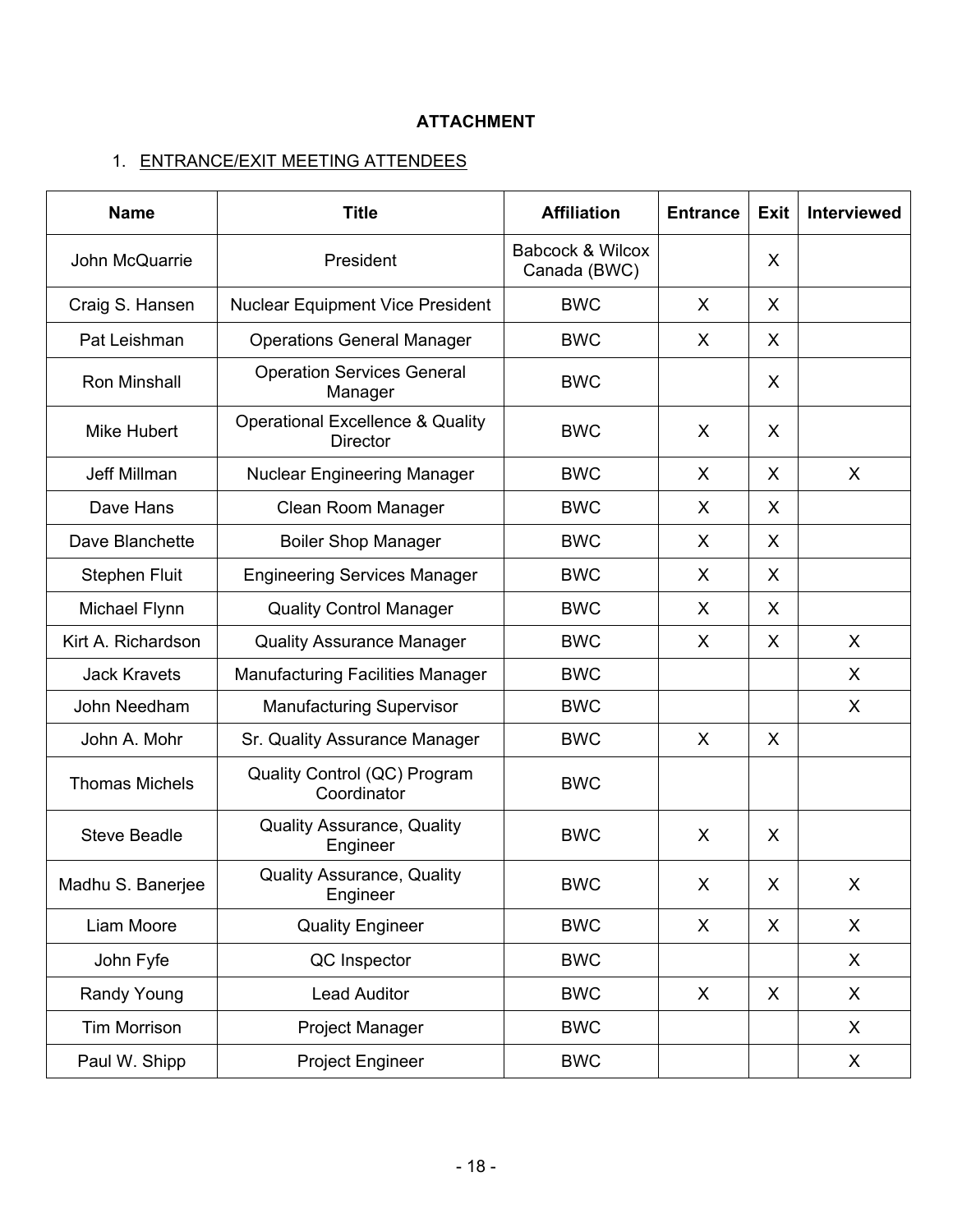| <b>Title</b><br><b>Name</b>                                                      |                                                 | <b>Affiliation</b>                                               | <b>Entrance</b> | <b>Exit</b> | Interviewed |
|----------------------------------------------------------------------------------|-------------------------------------------------|------------------------------------------------------------------|-----------------|-------------|-------------|
| J. Thomas Boyd<br><b>Project Engineer</b>                                        |                                                 | <b>BWC</b>                                                       | X               |             |             |
| Dorel Muth                                                                       | <b>Principal Welding Engineer</b>               | <b>BWC</b>                                                       |                 |             | X           |
| <b>Steve Orbin</b>                                                               | <b>Welding Technologist</b>                     | <b>BWC</b>                                                       |                 |             | X           |
| <b>Craig Morris</b>                                                              | Welder                                          | <b>BWC</b>                                                       |                 |             | X           |
| Level III Nondestructive<br><b>Brian Weaver</b><br><b>Examination Technician</b> |                                                 | <b>BWC</b>                                                       |                 |             | X           |
| Henri Jacquot                                                                    | Level II Ultrasonic Testing (UT)<br>Technician  | <b>BWC</b>                                                       |                 |             | X           |
| Dan Kenkel                                                                       | Level II UT Technician                          | <b>BWC</b>                                                       |                 |             | X           |
| <b>Zbigniew Sitarz</b>                                                           | <b>Level II Penetrant Testing</b><br>Technician | <b>BWC</b>                                                       |                 |             | X           |
| <b>Frank Piriano</b>                                                             | <b>Gauge Laboratory Controller</b>              | <b>BWC</b>                                                       |                 |             | X           |
| <b>Machine Tool Operator</b><br>Jim Vaslo                                        |                                                 | <b>BWC</b>                                                       |                 |             | X           |
| Harold Yetman<br><b>Machine Tool Operator</b>                                    |                                                 | <b>BWC</b>                                                       |                 |             | X           |
| Jim Vlasveld<br><b>Machining Operator</b>                                        |                                                 | <b>BWC</b>                                                       |                 |             | X           |
| Dave Walsh<br><b>Tool Crib Operator</b>                                          |                                                 | <b>BWC</b>                                                       |                 |             | X           |
| Electronic Repair Technician<br>John Topa                                        |                                                 | <b>BWC</b>                                                       |                 |             | X           |
| <b>Chuck Daft</b>                                                                | <b>Component Engineer</b>                       | FirstEnergy<br><b>Nuclear</b><br>Operating<br>Company<br>(FENOC) | X               | X           | X           |
| David W. Gerren                                                                  | <b>Senior Consultant Engineer</b>               | <b>FENOC</b>                                                     |                 |             | X           |
| Dale Hicks                                                                       | <b>FENOC Resident at BWC</b>                    | <b>FENOC</b>                                                     |                 |             | X           |
| Iftekhar Siddiqui                                                                | Authorized Nuclear Inspector                    | Technical<br>Standards &<br><b>Safety Authority</b>              |                 |             | X           |
| Yamir Diaz-Castillo<br><b>Inspection Team Leader</b>                             |                                                 | <b>NRC</b>                                                       | X               | X           |             |
| Jonathan Ortega-<br>Inspector<br>Luciano                                         |                                                 | <b>NRC</b>                                                       | X               | X           |             |
| Andrew Johnson<br>Inspector                                                      |                                                 | <b>NRC</b>                                                       | X               | X           |             |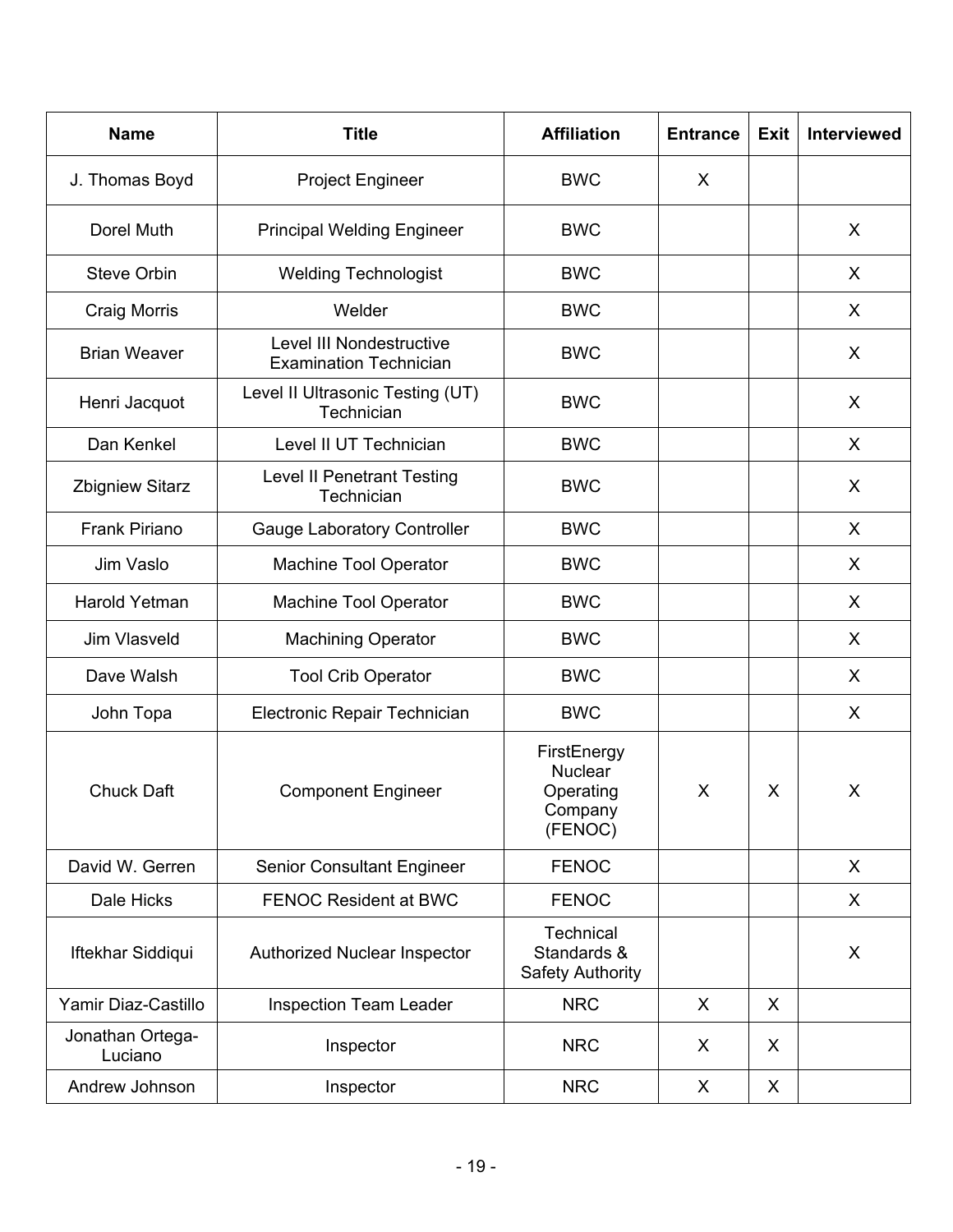| <b>Name</b>                                         | <b>Title</b> | <b>Affiliation</b>                              | <b>Entrance</b> | Exit   Interviewed |
|-----------------------------------------------------|--------------|-------------------------------------------------|-----------------|--------------------|
| Elba M. Sánchez-<br>Santiago                        | Inspector    | <b>NRC</b>                                      |                 |                    |
| <b>Observer, Technical Specialist</b><br>Xuejun Wei |              | <b>Canadian Nuclear</b><br>Safety<br>Commission |                 |                    |

## 2. INSPECTION PROCEDURES USED

Inspection Procedure (IP) 36100, "Inspection of 10 CFR Part 21 and Programs for Reporting Defects and Noncompliance," dated February 13, 2012.

IP 43002, "Routine Inspections of Nuclear Vendors," dated April 25, 2011.

IP 43004, "Inspection of Commercial-Grade Dedication Programs," dated April 25, 2011.

## 3. LIST OF ITEMS OPENED, CLOSED, AND DISCUSSED

| <b>Item Number</b>   | <b>Status</b> | Type       | <b>Description</b>    |
|----------------------|---------------|------------|-----------------------|
| 99900067/2007-202-01 | Closed        | <b>NOV</b> | 10 CFR Part 21        |
| 99900067/2007-202-02 | Closed        | <b>NON</b> | <b>Criterion V</b>    |
| 99900067/2007-201-03 | Closed        | <b>NON</b> | <b>Criterion XVII</b> |
| 99900067/2007-201-04 | Closed        | <b>NON</b> | <b>Criterion V</b>    |
| 99900067/2013-201-01 | Opened        | <b>NOV</b> | 10 CFR Part 21        |
| 99900067/2013-201-02 | Opened        | <b>NON</b> | <b>Criterion IV</b>   |
| 99900067/2013-201-03 | Opened        | <b>NON</b> | <b>Criterion VII</b>  |

## 5. DOCUMENTS REVIEWED

- Babcock & Wilcox Canada (BWC) Ltd., "Quality Assurance Manual for Nuclear Products," Revision 40, dated November 15, 2012
- Quality Assurance Manual, "General QA Supplement for 10CFR50 Appendix B and 10CFR21 Requirements," Revision 15, dated October 31, 2011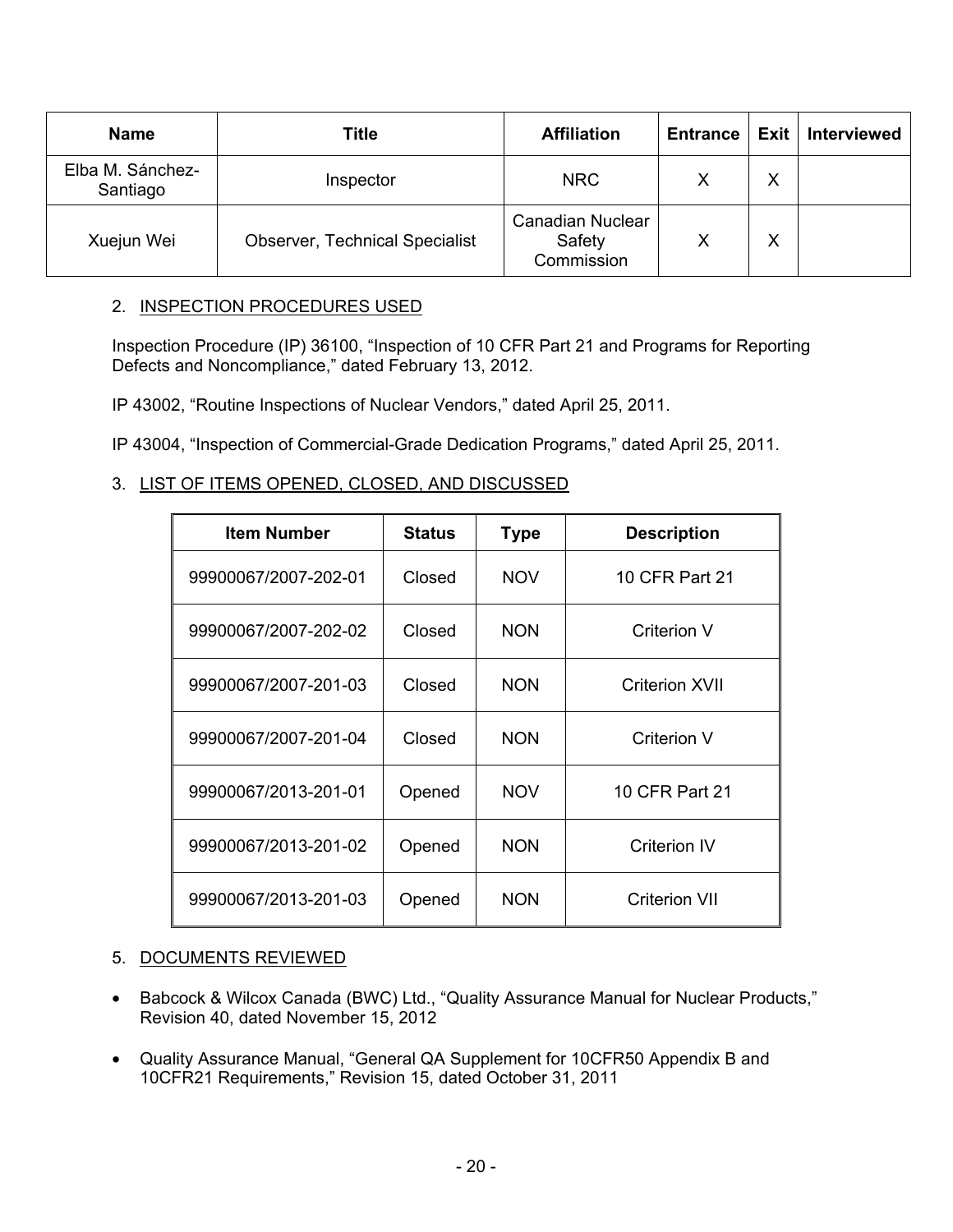- Engineering Operating Procedure (EOP)-002, "Preparation, Revision, and Issuance of Nuclear Standard Technical Notes," Revision 7, April 17, 2013
- EOP-003, "Nuclear Engineering Department Procedure," Revision 34, April 18, 2013
- EOP-008, "ASME Section III Division I Specification Preparation," Revision 0, April 14, 2010
- Manufacturing Operating Procedure (MOP)-003, "Control and Distribution of Drawings," Revision 14, October 19, 2009
- MOP-010, "Processing of Non-Conformance Reports," Revision 9, dated October 19, 2009
- MOP-022, "Issuance and Returning of Welding Materials for Nuclear Contracts," Revision 26, dated December 4, 2012
- MOP-024, "Calibration of Electrical Instruments on Welding Machines," Revision 15, dated October 3, 2009
- MOP-027, "Welder and Welding Operator Performance Qualification System," Revision 32, dated December 1, 2011
- MOP-028, "Weld Procedure Qualification and Certification/Registration," Revision 19, dated February 12, 2012
- MOP-029, "General Procedure for Nuclear Components," Revision 11, dated September 24, 2009
- MOP-031, "Storage and Handling of Welding Materials for Nuclear Contracts," Revision 18, dated December 4, 2012
- MOP-039, "Calibration of Numerically Controlled Machines Digital Readout System," Revision 25, dated May 28, 2013
- MOP-049, "Requirements and Frequency Schedules," Revision 13, dated May 28, 2013
- MOP-071, "Receiving Purchased Materials by Receiving Personnel," Revision 08, dated October 25, 2012
- MOP-082, "Preparation and Issuance of Contract Information Sheets (CIS) for Nuclear Controls," Revision 16, dated October 19, 2012
- MOP-093, "Handling of Nuclear Welding Material at Incoming Inspection," Revision 3, dated September 4, 2003
- Nuclear Services Operating Procedure (NSOP) 024, "Qualification of B&W Nuclear Services Quality Control Personnel," Revision 6, dated November 27, 2009
- Quality Control Instruction (QCI 703-002, "Incoming Source Inspection, Nuclear Contracts," Revision 45, dated March 30, 2012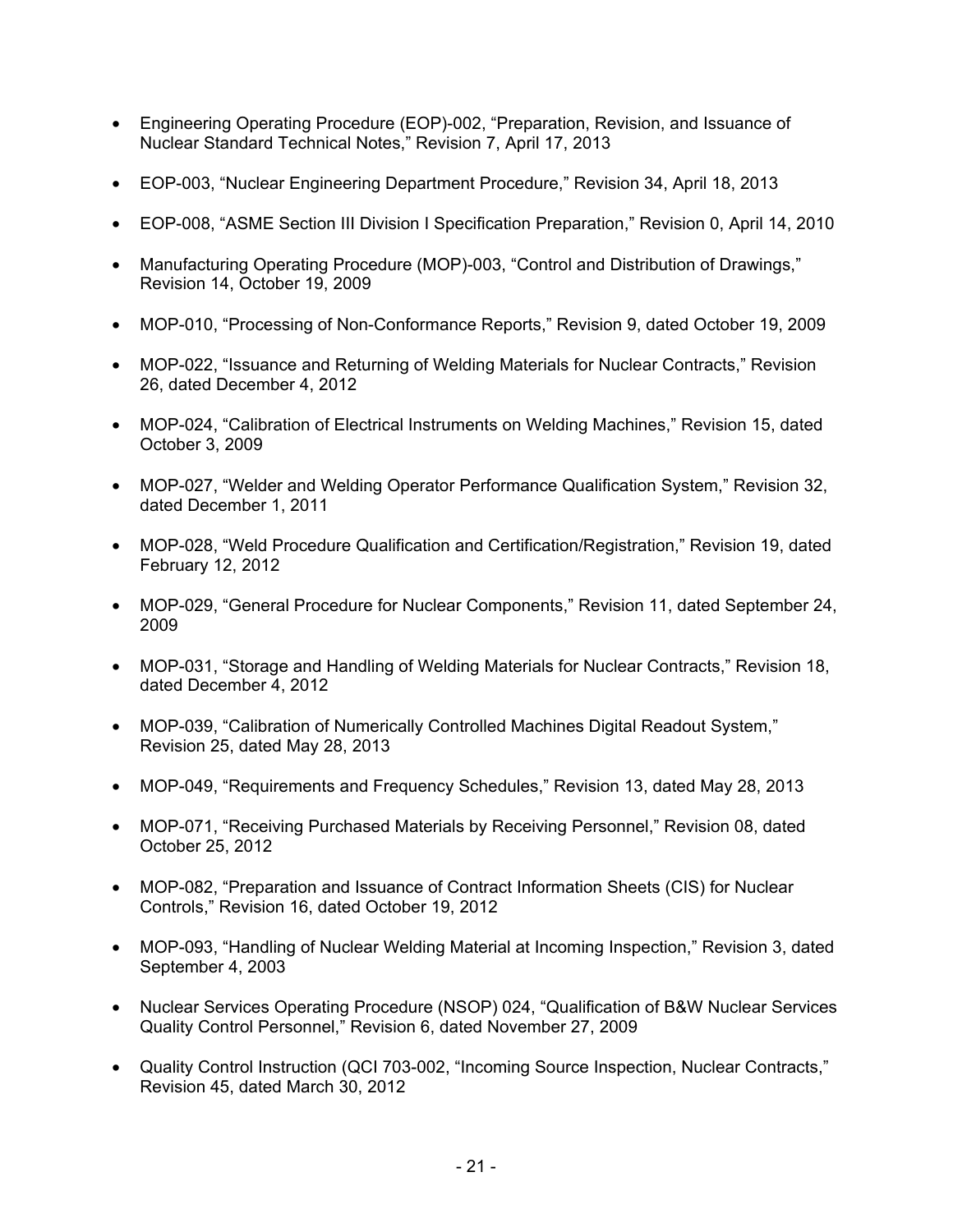- QCI 703-010, "Supplier Qualification and Qualified Supplier List," Revision 39, dated March 26, 2013
- QCI 703-012, "Gauge Lab Operation," Revision 49, dated October 25, 2012
- QCI 703-019, "Pressure Gauge Calibration," Revision 12, dated October 31, 2012
- QCI 703-027, "Calibration of 1-24" & 25-900mm Outside Micrometers," Revision A, dated March 15, 1986
- QCI 703-082, "Qualification of Personnel Performing Source Assurance Inspection," Revision 6, dated September 26, 2000
- QCI-703-087, "Vendor CAR and Escalation Process," Revision 0, November 29, 2006
- QCI 703-088, "Supplier Audits," Revision 13, dated April 3, 2013
- QCI 704-011, "Qualification of Inspection and Test Personnel," Revision 34, dated March 3, 1986
- QCI 704-012, "Guidelines for Inspectors," Revision 42, dated April 22, 2013
- Quality Operating Procedures (QOP)-004, "Reporting of Defects and Non-conformance," Revision 10, dated May 16, 2013
- QOP 005, "Inclusion of 10 CFR Part 21 Requirements in Purchase Orders," Revision 11, dated May 1, 2013
- QOP-006, "Commercial Grade Dedication," Revision 15 dated May 6, 2013
- QOP-013, "Corrective and Preventive Action," Revision 1 dated November 26, 2009
- QOP-014, "Nonconformance Report," Revision 3, dated May 25, 2010
- QOP 016, "Quality Audit Procedure," Revision 7, dated April 25, 2013
- QOP 017, "Qualification of Audit/Survey Personnel," Revision 2, dated March 28, 2013
- QOP 022, "Procurement of Unqualified Source Material," Revision 00, dated January 21, 2013
- Part 21 evaluation for two weld procedure specifications that did not meet the ASME Code Section IX, dated April 28, 2010
- Part 21 evaluation for a secondary deck seal skirt box material misidentification, dated June 8, 2010
- Part 21 evaluation for a deviation from a procedure qualification report, dated April 29, 2011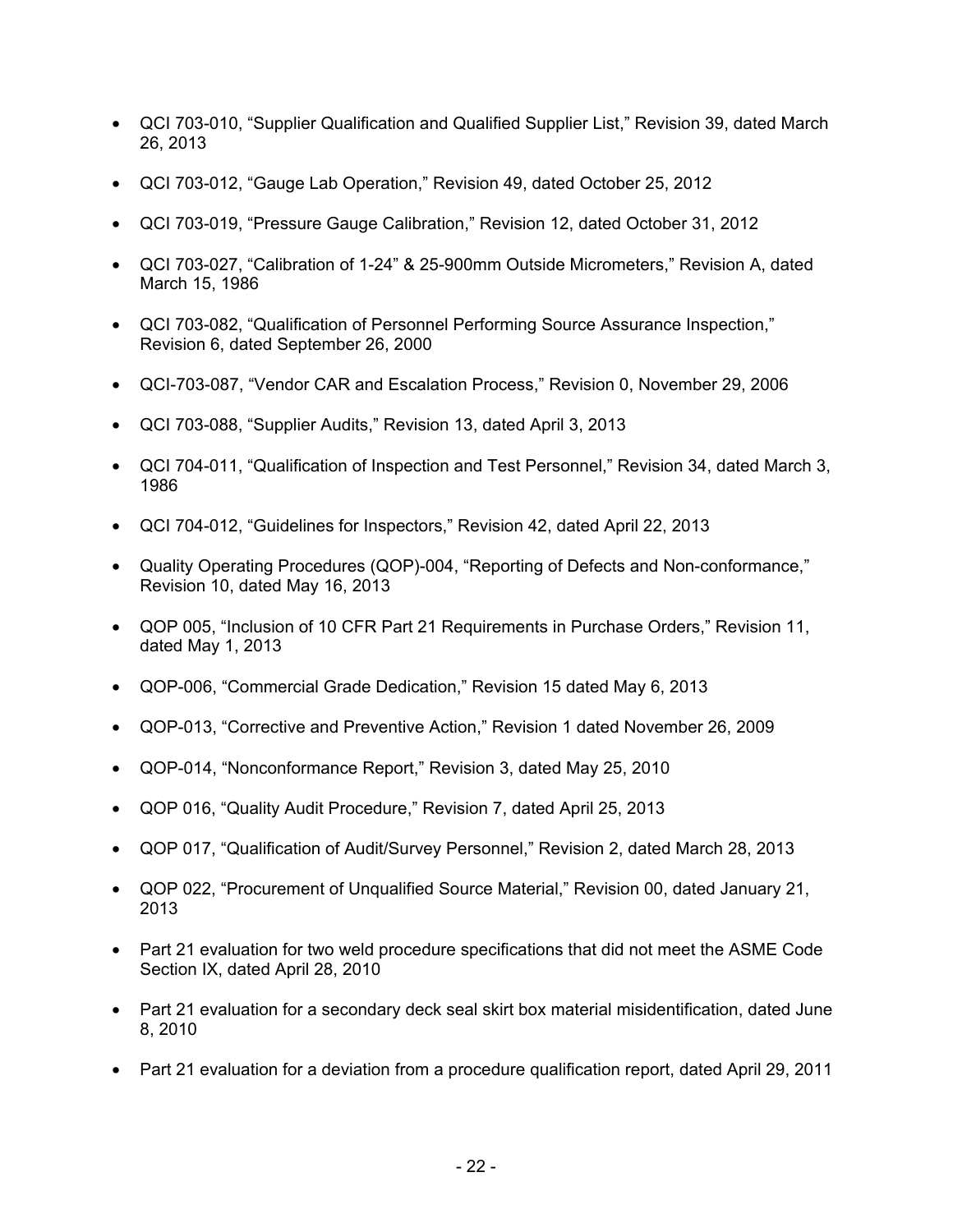- Part 21 evaluation for a deviation associated with weld buildups, dated June 24, 2011
- Drawing No. 205SC201, "Base Support Flange Ordering," dated January 31, 2008
- Drawing No. 205SC205, "Base Support Cone Ordering," dated March 20, 2009
- Drawing No. 244ZD014, "RCS Pipe to Pipe UT Calibration Block," Revision 1
- Drawing No. 244ZE111, "Final Assembly," Revision 1, dated November 18, 2012
- Drawing No. 205SE191, "Upper Tubesheet Cladding and Assembly," Revision 4, dated June 8, 2009
- Drawing No. 205SE310, "Lower Assembly to Base Support Assembly and Machining," Revision 4, dated January 3, 2011
- 205S-1-162, "Ultrasonic Examination Report," dated November 17, 2010
- 205SE273, "Tube Support Plate Installation," Revision 4, dated July 27, 2010
- "244Z RCS Elbow Mock-up Stainless Steel Overlay Cladding", dated December 21, 2012
- B&W PowerPoint Presentation, "Davis-Besse ROTSG Design," June 3, 2013
- B&W-TR-2012-0024, "Davis Besse Proposed Hydraulic Expansion Length Increase," Revision 1, October 2012
- B&W Report No. 205S-LR-04, "FirstEnergy Nuclear Generation Corporation, Davis Besse Nuclear Power Station ASME Code Reconciliation Report," Revision 0, June 2011
- B&W Report No. 205S-FIV-01, "Replacement Once-Through Steam Generators Flow Induced Vibration and Wear Report," Revision 0, December 2012
- B&W Canada Report No. 205S-SR-07, "Replacement Once-Through Steam Generators Tube-to-Tubesheet Joint Qualification Report," Revision 2, March 28, 2013
- Technical Specification-3985, "Certified Design Specification for Replacement Steam Generators for FirstEnergy Corporation, Davis-Besse Nuclear Power Station," Revision 2, December 2011
- Commercial-Grade Dedication (CGD) No. 2455, "Tie Rod Round Bar: 7/8"D (+0.004'/0.006') x 13'-0" (+0.500"/-0.000")," dated November 24, 2008
- CGD No. 2456, "Locking Bolt," dated February 3, 2009
- CGD No. 2472, "Fixed and Adjustable Orifice Plates Segments Plate," dated April 8, 2009
- CGD No. 2479, "Round Bar,  $3\frac{1}{2}$ " DIA. SA-479 Type .304L," dated April 13, 2009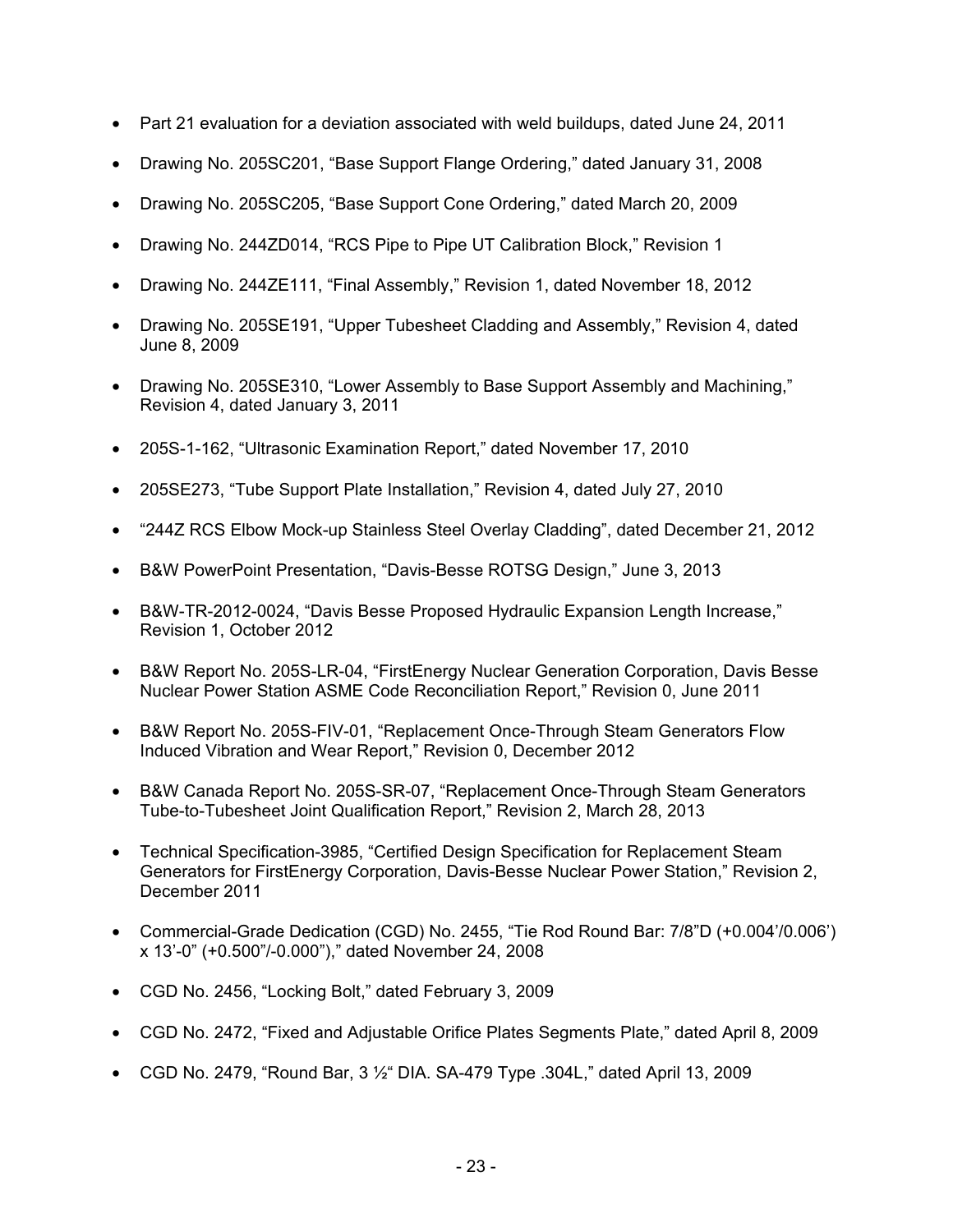- CGD No. 2484, "Fixed Orifice Locking Plate (internal component)," dated April 8, 2009
- Critical Characteristics for Commercial Grade Dedication Survey for Aberfoyle Metal Treaters Ltd., dated April 5, 2013
- Commercial Grade Item/Service Survey Checklist for Aberfoyle Metal Treaters Ltd., dated May 3, 2013
- Purchase Order (PO) No. CMX177357 to Bruck GMBH for a base support ring forging, dated July 21, 2011
- PO No. CMX222786 to Cambridge Material Testing Limited for testing services, dated May 29, 2013
- PO No. CMX174444 to Bruck GMBH for a SA-350 shroud support ring forging, dated May 27, 2011
- PO No. CM3345375 to Sheffield Forgemasters Engineering Ltd. for upper tubesheet forging, dated January 13, 2005
- PO No. CMX167260 to Yama Inspection Company Ltd. for inspection services, dated February 8, 2011
- PO No. CMX213828 to Patriot Forge Co. for main feedwater header inspection plug bar, dated January 22, 2013
- PO No. CMX205045 to Fin-Tech Inc. for primary heads electro polishing, 6 inch primary hand hole diaphragm electro polishing, and primary manway diaphragm electro polishing dated December 13, 2012
- PO No. CMX131504 to Conrex Steel Limited for lower and upper head component mockup, dated April 23, 2009
- PO No. CMX160427 to Tioga Pipe Supply Company, Inc. for upper head vent nozzle pipe cap, dated December 9, 2010
- PO No. CMX146069 to Industeel Belgium for shroud support lugs, shear lugs, and upper shroud support segments, dated January 14, 2010
- PO No. CMX197417 to Valinox Nucleaire SA for tube plug material, dated May 3, 2012
- PO No. CMX185644 to Nova Machine Products Inc. for base support platform bumper component, base support to base support platform component, base support platform to sliding support component, and upper lateral components
- PO No. CMX180329 to Samuel Plate Sales for shroud patch plate, dated September 6, 2011
- PO No. CMX222786 to Cambridge Material Testing Limited for weld material qualification, dated May 29, 2013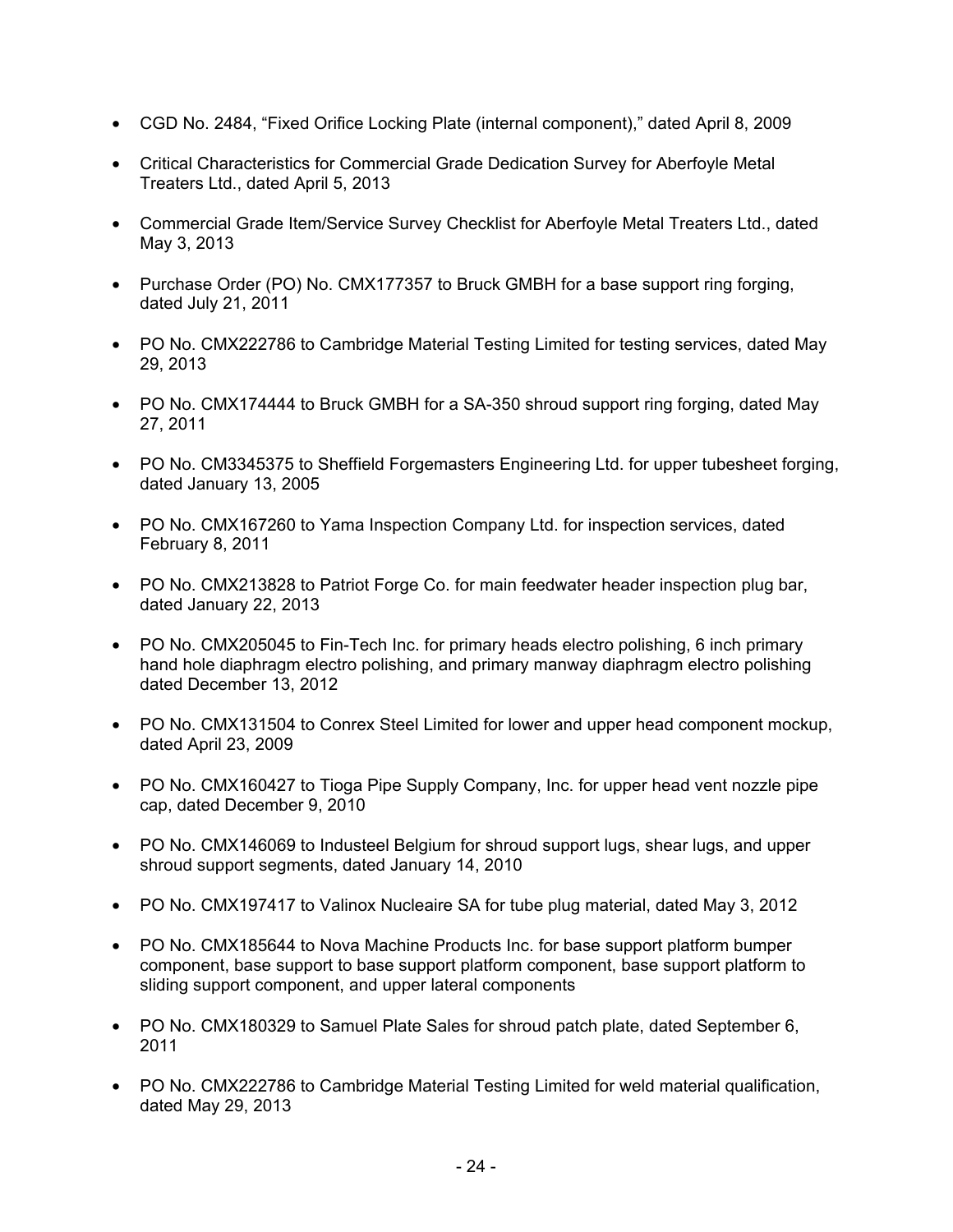- PO No. CMX215047 to Olympus NDT Inc. for calibration of flaw detectors, dated February 4, 2013
- PO No. CMX214289 to Ulrich Metrology Inc. for calibration of a gauge block set, dated January 24, 2013
- PO No. CMX214381 to NDT products Ltd. for calibration a magnetic field indicator, dated January 28, 2013
- PO No. CMX221382 to Ulrich Metrology Inc. for calibration of two setting rings, dated May 6, 2013
- PO No. CMX221757 to NDT Products Ltd. for calibration of a light meter, dated May 14, 2013
- PO No. CMX162504 to ESAB Welding & Cutting for welding wire and welding material, dated November 9, 2010
- PO No. CMX149793 to ESA Welding & Cutting for GTAW consumables, dated March 16, 2010
- PO No. CMX185114 to Exocor for saw cladding consumables, dated December 5, 2011
- PO No. CMX101641 to Marubeni Canada Ltd. for the flange base support, dated March 28, 2008
- PO No. CMX139716 to Forge Monchieri S.P.S for the cone base support, dated September 10, 2009
- PO No. CMX180329 to Samuel Plates for steam generator plates, dated September 6, 2011
- B&W Canada's Qualified Suppliers List
- 2013 Internal Audit Schedule, Revision 00
- 2012 Internal Audit Schedule, Revision 05
- 2012 internal audits: Section 4.0 Indoctrination and Training, Section 6.0 Contract Review, Section 7.0 Design Control, Section 8.0 Procurement Control, Section 9.0 Document Control, Section 10.0 Identification and Control of Items, Section 11.0 Process Control, Section 12.0 Inspection and Test Control, Section 13.0 Special Processes, Section 14.0 Control of Measuring and Test Equipment, Section 15.0 Handling, Storage, and Shipping, Section 16.0 Nonconformance Control
- External audit report of Patriot Forge Co., dated July 9, 2012
- External audit report of Fin-Tech Inc., dated March 15, 2012
- External audit report of Tioga Pipe Supply Company Inc., dated February 13, 2012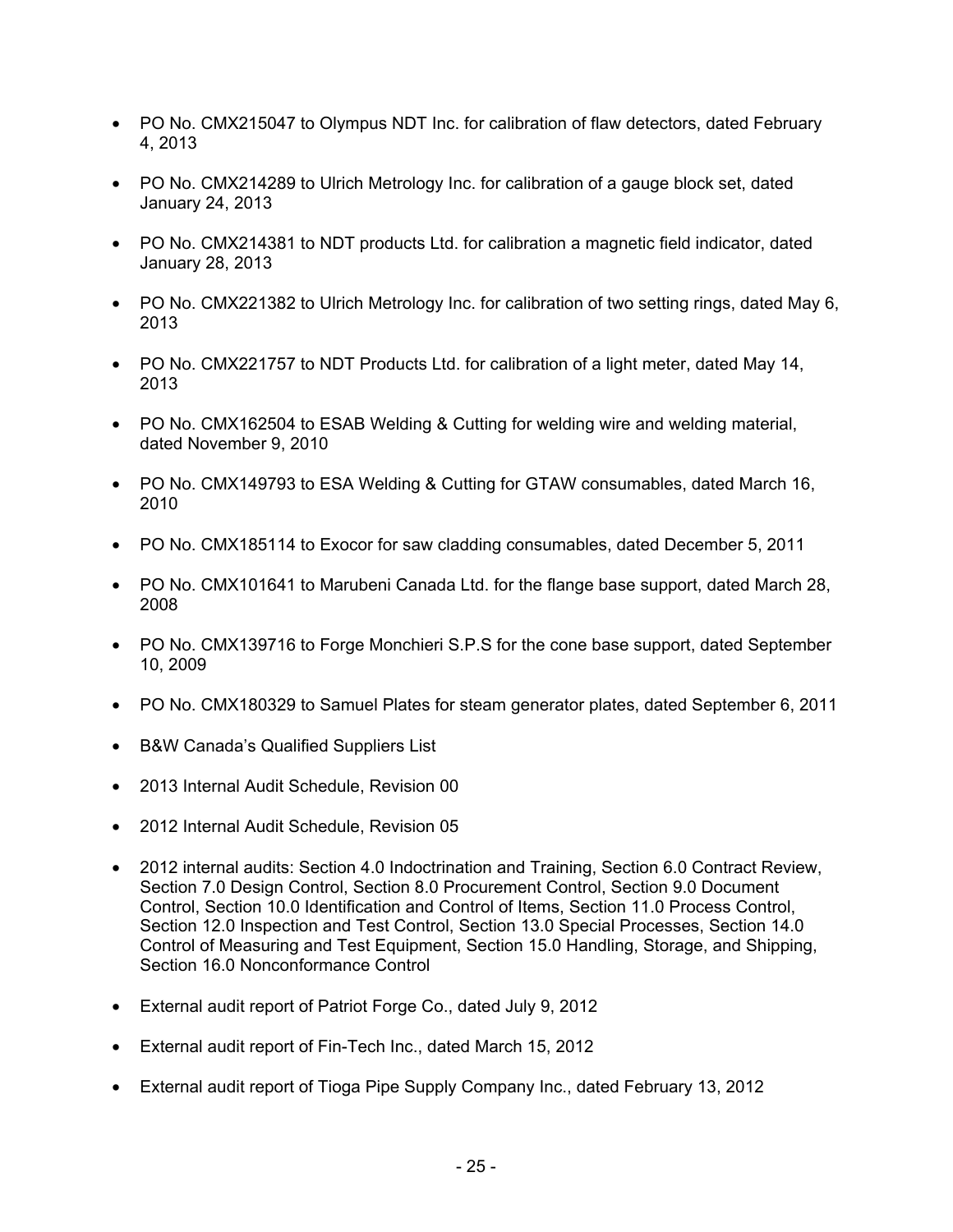- External audit report of Conrex Steel Limited, dated February 22, 2013
- External audit report of Industeel Belgium, dated June 14, 2012
- External audit report of Valinox Nucleaire SA, dated June 1, 2011
- External audit report of Nova Machine Products, Inc. dated November 10, 2011
- External audit report of Sheffield Forgemasters Engineering, Ltd., dated March 28, 2011
- External audit report of Bruck GMBH, dated October 6, 2011
- External audit report of Samuel Plate Sales, dated October 1, 2012
- External audit report of ESAB Perstorp AB, dated February 13, 2012
- External audit report of ESAB Group, dated September 28, 2009
- Commercial-Grade Survey (CGS) No. C020-13, "Preliminary CGD Survey Report," dated May 10, 2013
- CGS No. A071-13, "Commercial Grade Dedication Survey of Aberfoyle Metal Treaters Ltd.," dated May 2, 2013
- CGS No. B025-13S, "CGD Survey of Buehler Canada's Quality Program," dated May 13, 2013
- Source Assurance Supplier Annual Review Check Sheets for these vendors: Fin-Tech Inc., Industeel Belgium, Samuel Plate Sales, Tioga Pipe Supply Inc., Valinox Nucleaire SA, Nova Machine Products Inc., and Patriot Forge Co.
- Certified Material Test Report (CMTR) No. 2069066 for the shroud support ring forging, Revision 0, dated August 6, 2011
- CMTR No. 2069518 for a base support ring forging, dated September 23, 2011
- CMTR No. 5400090 for an upper tubesheet forging, dated December 12, 2005
- Receiving inspection report No. CM724547 for a shell can forging, dated April 15, 2010
- Receiving inspection report No. CM696131 for a tube support plate, dated April 6, 2009
- Receiving inspection report No. CM724357 for a secondary manway and primary hand hole washers, dated April 14, 2010
- Receiving inspection report No. CM731231 for a shroud patch plate disc, dated July 6, 2010
- Work Order (WO) 887750, "Elbow, Outer 2 Clad/Mach," Revision 5, dated June 3, 2013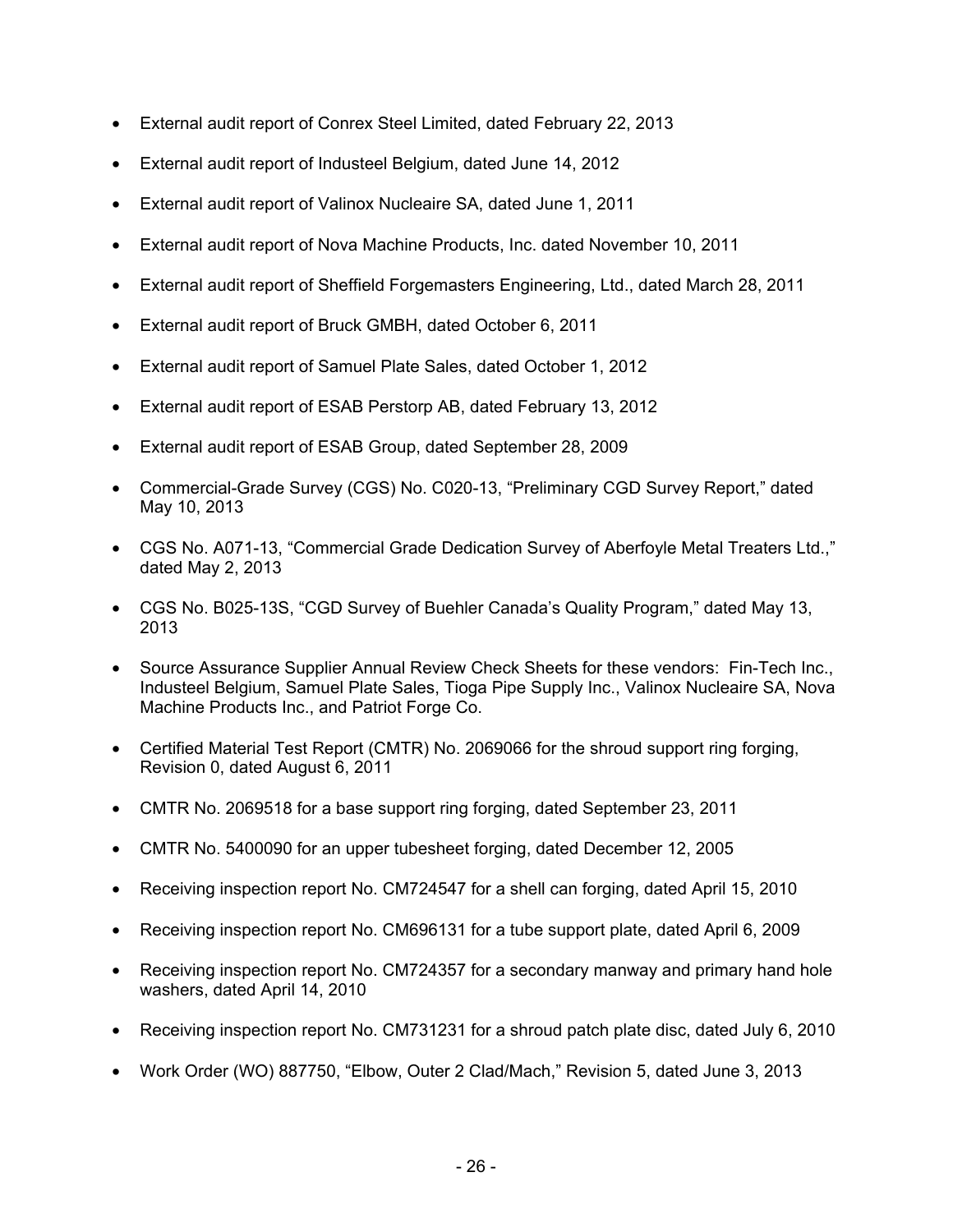- WO 876490, "NDE Examination Report Part No. 5246310," dated February 22, 2011
- WO 875438, "NDE Examination Report Part No. 5244665," dated August 3, 2010
- Shop Instruction Sheet (SIS) 260263, "RCS Elbow Stainless Steel (A No. 8) Overlay Welding and Weld Repair," Revision 2, dated February 28, 2012
- SIS 259778, "Ultrasonic Examination of Nuclear Steam Generator Welds and Components," Revision 2, dated March 10, 2009
- SIS 259730, "Davis-Besse Replacement Once Through Steam Generators Hydrostatic Test and Dryout," Revision 0, dated May 15, 2013
- SIS 260184, "Liquid Penetrant Examination of Nuclear Steam Generator Welds and Components," Revision 1, dated April 29, 2011
- SIS 259772, "Liquid Penetrant Examination of Nuclear Steam Generators and Components," Revision 1, dated November 21, 2008
- SIS 259735, "Weld Material Qualification Test," Revision 1, dated August 23, 2011
- SIS 259770, "Visual Examination of Welds on Nuclear Steam Generators and Components," Revision 3, dated November 21, 2008
- Dimensional Inspection Report Nos. 232-2001, 234-5001, and 232-5301
- Digital Measurement Metrology Laboratory Calibration Certificate, Asset LC-3425912, dated April 17, 2013
- Calibration Certificate Nos. 354-140 and 560-0201
- Weld Procedure Specification (WPS) Nos. 10765, 20544, 22839, and 53111
- Procedure Qualification Record Nos. 10714, 21002, 22816, 53103, and 60204
- Weld Material Qualification Nos. 12-057 and 12-115
- Training and qualification records for these Level II inspection personnel: Ziggy Sitarz, Joseph Lama, John A. Fyfe, Drazen Bukva, and Paul Mall
- Training and qualification records for these auditors and lead auditors: Tom Childress, Randy Young, Kirt Richardson, Tom Michels, Madhu Banerjee, Shailesh Kamble, and Lee Lama
- L1RCA10-005, "Level One Root Cause Analysis: Incorrect Weld Consumable Utilized," dated June 17, 2010